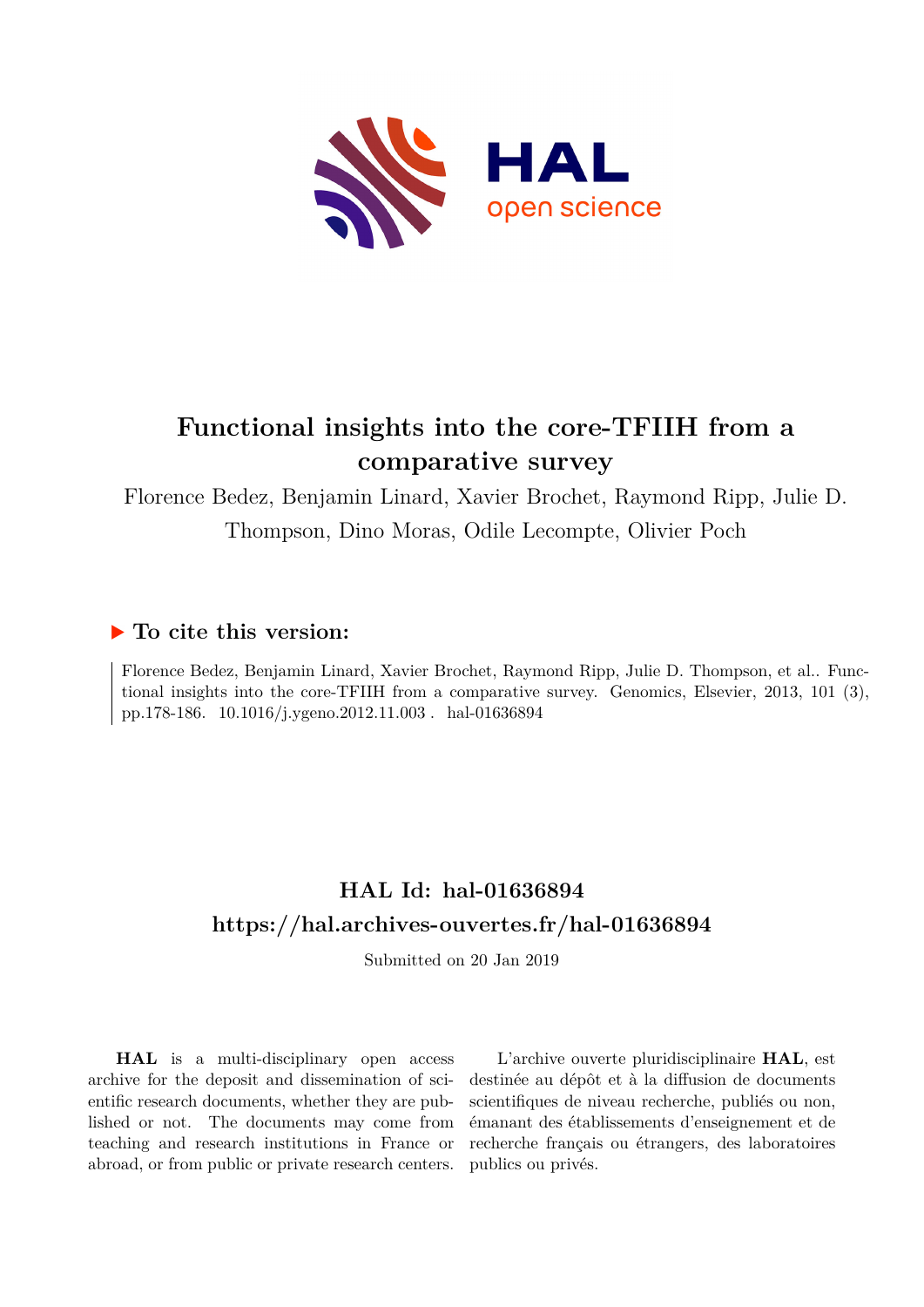# **Functional insights into the core-TFIIH from a comparative survey**

Florence Bedez, Benjamin Linard, Xavier Brochet, Raymond Ripp, Julie D. Thompson, Dino Moras, Odile Lecompte, Olivier Poch.

Laboratoire de Bioinformatique et Génomique Intégratives, Institut de Génétique et de Biologie Moléculaire et Cellulaire (CNRS, INSERM, UDS), BP163, 67404 Illkirch Cedex, France, phone +33 (03) 88 65 32 94, Fax 33 (03) 88 65 32 76, E-mail : florence.bedez@acstrasbourg.fr.

TFIIH is a eukaryotic complex composed of two subcomplexes, the CAK (Cdk Activating Kinase) and the core-TFIIH. The core-TFIIH, composed of seven subunits (XPB, XPD, P62, P52, P44, P34, P8), plays a crucial role in transcription and repair. Here, we performed an extended sequence analysis to establish the accurate phylogenetic distribution of the core-TFIIH in 63 eukaryotic organisms. In spite of the high conservation of the seven subunits at the sequence and genomic levels, the non enzymatic P8, P34, P52 and P62 are absent from one or a few unicellular species. To gain insight into their respective roles, we undertook a comparative genomic analysis of the whole proteome to identify the gene sets sharing similar presence/absence patterns. While little information was inferred for P8 and P62, our studies confirm the known role of P52 in repair and suggest for the first time the implication of the core TFIIH in mRNA splicing via P34.

Keywords : TFIIH; transcription; repair; splicing, comparative genomic analysis; P34.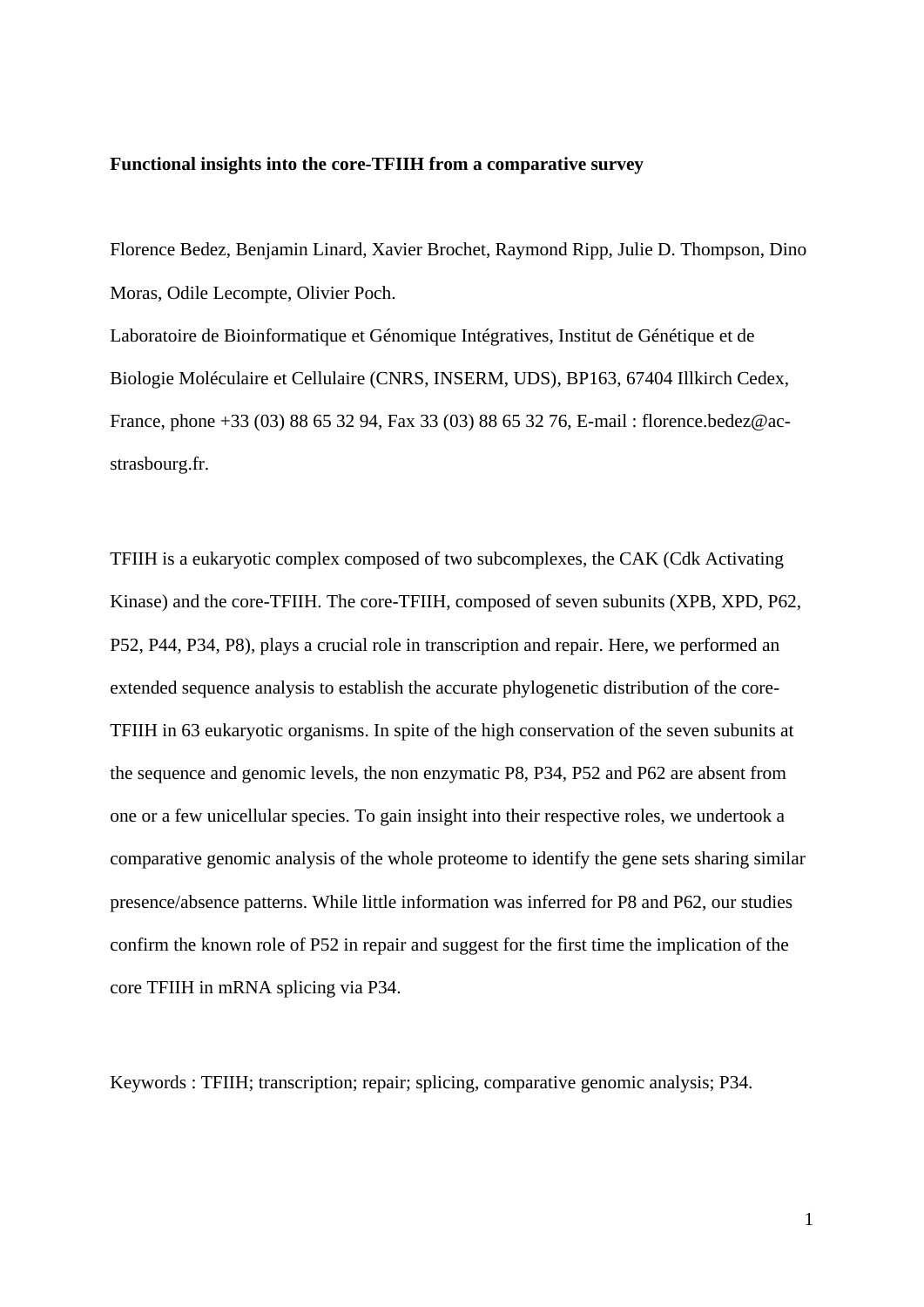# **1. Introduction**

TFIIH is a eukaryotic multiprotein complex initially identified as a General Transcription Factor (GTF) of class II genes. During transcription initiation, TFIIH unwinds DNA through ATPase/helicase activity and promotes the formation of a transcriptionally open complex (Zurita & Merino, 2003). In addition, it specifically phosphorylates the fifth serine (Ser5) of the heptapeptide repeat present in the C-terminal domain (CTD) of RBP1, the largest subunit of the RNA Polymerase II (RNA PolII). Ser5 phosphorylation is thought to facilitate RNA pol II escape from the promoter and the transition from transcription initiation to elongation. It may also serve as a signal for binding of the capping and splicing factors, as well as the histone methyltransferase Set1, to the early elongating RNA PolII (Schroeder *et al.*, 2000; Zurita & Merino, 2003). In contrast to other GTFs, TFIIH is also involved in other vital cellular processes, such as nucleotide excision repair (NER), cell cycle regulation and transcription of ribosomal RNA genes (Zurita & Merino, 2003). Several lines of evidence also suggest that the TFIIH complex may participate in mRNA processing (Damgaard *et al.*, 2008; Hong *et al.*, 2009; Kanin *et al.*, 2007; Viladevall *et al.*, 2009). This functional modularity seems to be related to the highly dynamic composition of TFIIH that has been elegantly observed during early embryo development in *Drosophila* (Aguilar-Fuentes *et al.*, 2006) and more recently during the incision/excision steps of the NER in human (Coin *et al.*, 2008). TFIIH is organized into two major sub-complexes, the core-TFIIH and the CAK (Cdk Activating Kinase) (Table 1).

The functionally diverse CAK subcomplex is composed of the CDK7, CYCLINH and MAT1 proteins and is exclusively found in Eucarya. When associated with the core-TFIIH, it phosphorylates the CTD of RNA polII in all Eucarya. Prokaryotes lack both the CTD and the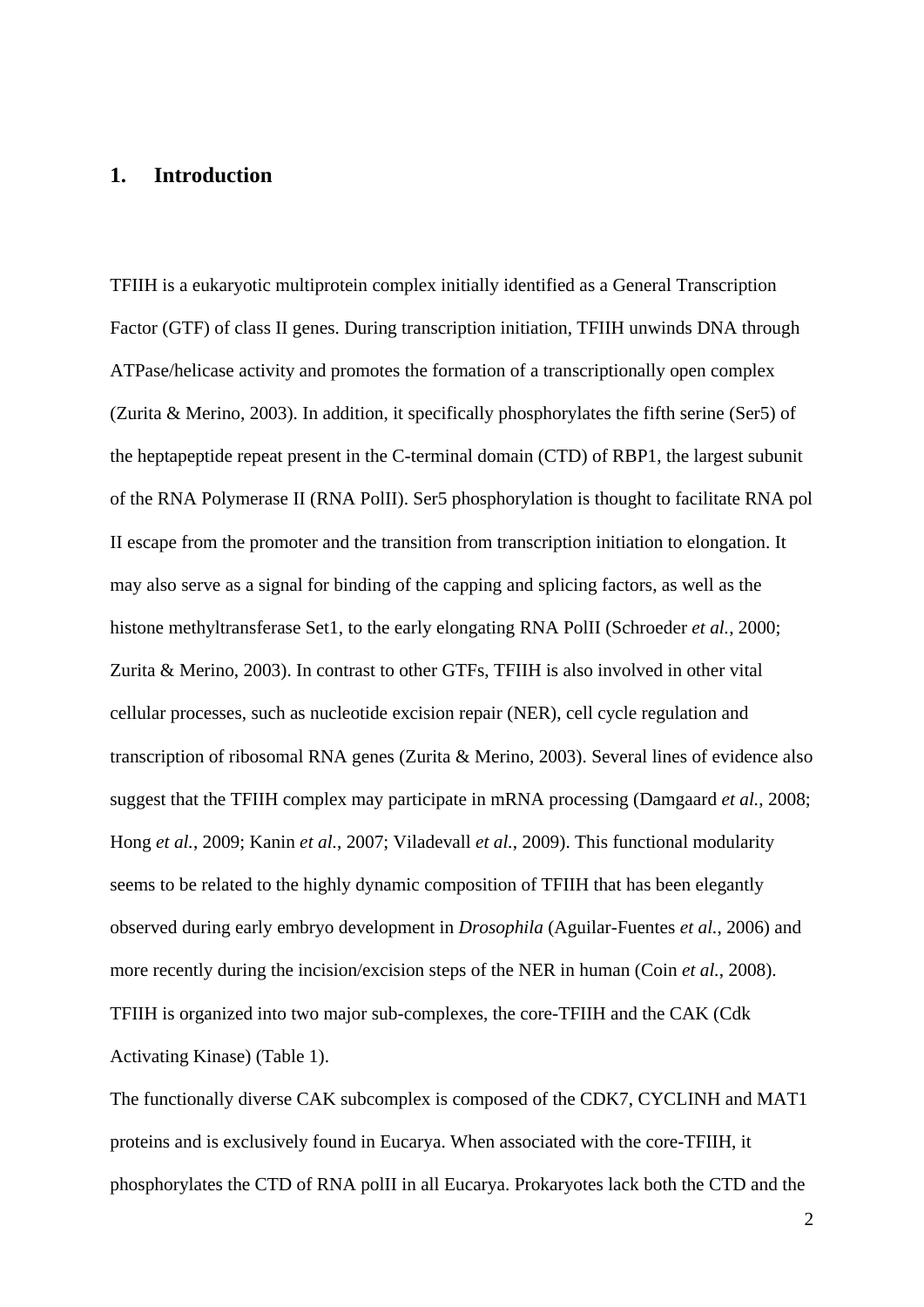CAK. As a free trimeric complex, the CAK regulates the cell-division cycle by phosphorylating various cell cycle cyclin dependant kinases (cdks) except in *Saccharomyces cerevisiae* where these phosphorylations are performed by a monomeric kinase CAK1, very distantly related to CDK7.

The core-TFIIH **c**ontains 7 subunits (Table 1), which are highly conserved between animals, plants and fungi. For the sake of simplicity, the subunits will be named according to the nomenclature of the human core-TFIIH. XPD and XPB, two ATP-dependent helicases, catalyse the unwinding of the DNA duplex at promoters during transcription as well as at DNA lesions during NER (Zurita & Merino, 2003). XPD and XPB homologs have been detected in Prokaryotes, but their function is still poorly understood and seems to be related to NER rather than to transcription (Rouillon & White, 2011). P44 exhibits an ubiquitin ligase activity *in vitro* in *S. cerevisiae* and participates, together with P62, P52 and P34, in proteinprotein interactions to maintain the core-TFIIH architecture. In sharp contrast to the other six subunits, P8 is not essential for cell viability and seems to act as an accessory protein in the NER (Ranish *et al.*, 2004). Besides their structural role, P52 and P44 also act as regulatory proteins for the activities of XPD and XPB, respectively (Coin *et al.*, 2007). Currently, little is known about the functional role(s) of P34 and P62. P34 contains a single C-terminus Zinc motif (C4) and has been shown to interact with the Zinc finger domain of P44 through its Nterminal region (Fribourg *et al.*, 2001), whereas P62 is characterized by a N-terminal PH/PTB domain (Gervais *et al.*, 2004) and two folding units, so called BSD domains (Doerks *et al.*, 2002; Jawhari *et al.*, 2004). The PH/PTB domain is known to contact the XPG endonuclease (Gervais *et al.*, 2004) or transcriptional activators (Kwek *et al.*, 2004), whereas the BSD domains are required for core-TFIIH assembly by binding with the P44 subunit (Matsui *et al.*, 1995; Tremeau-Bravard *et al.*, 2001).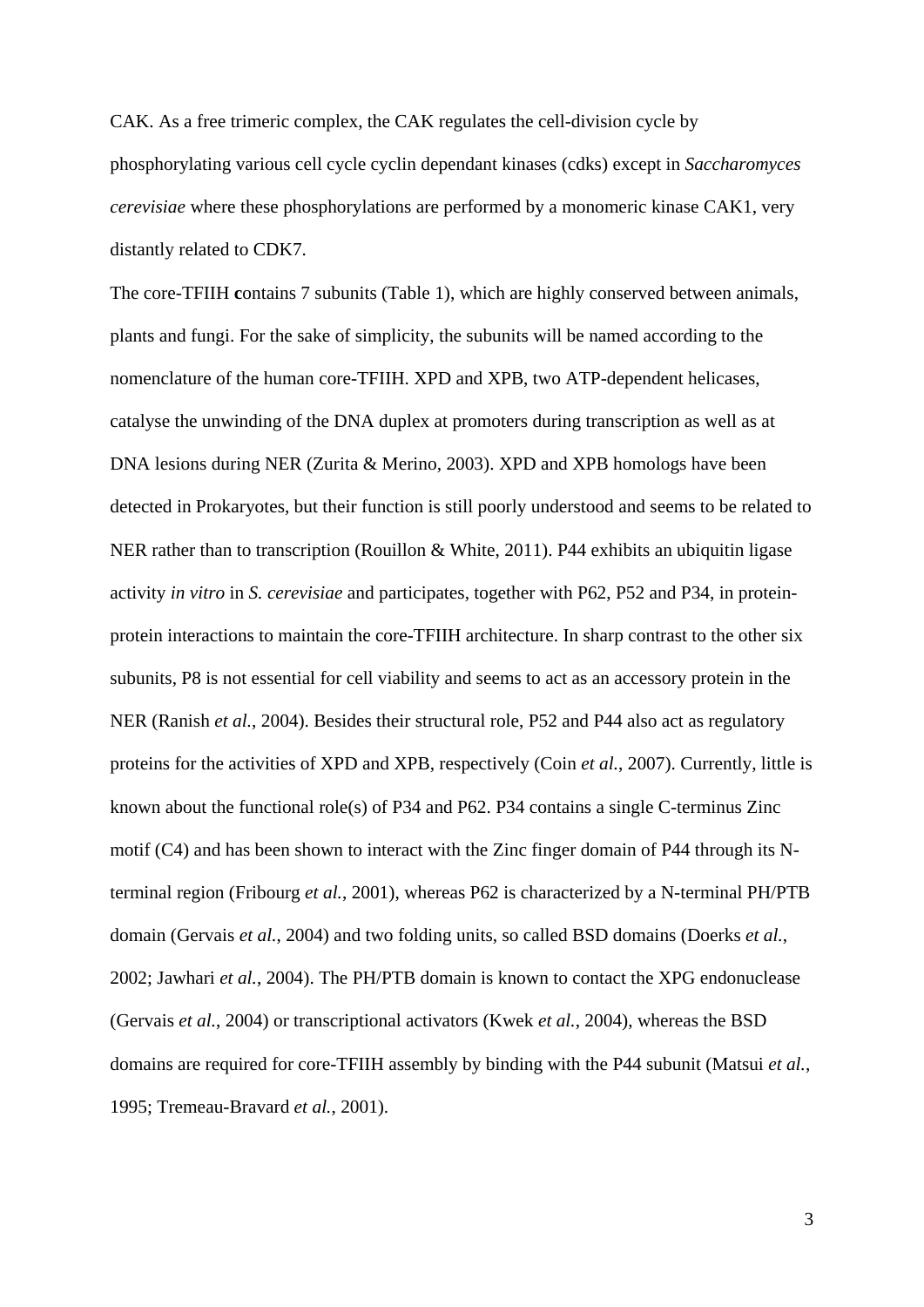Consistent with its key role in fundamental cellular processes and the high degree of subunit structural and functional conservation in Opisthokonts, it is generally thought that the core-TFIIH is highly conserved in Eukaryotic lineages. Nevertheless, in spite of the considerable number of sequenced genomes available, no extensive *in silico* investigation has been performed on the eukaryotic kingdom. Only a few genomes of parasitic intracellular organisms have been investigated. In *P. falciparum,* a two dimensional Hydrophobic Cluster Analysis combined with profile-based searches identified the complete core-TFIIH (Callebaut *et al.*, 2005). In the *T. brucei* genome, the *in silico* investigation unambiguously revealed the presence of the XPB, XPD, P44 and P52 subunits (Lecordier *et al.*, 2007), whereas the P34, P8 and P62 have been recently isolated using tandem affinity purification experiments associated with two additional unknown proteins TPS1 and TPS2 (Lee *et al.*, 2009). A reduced core composed respectively of XPB, XPD, P44, P52 subunits in *G. lamblia* and of XPB, XPD, P44 subunits in *M. brevicollis,* has been identified in the course of genome annotations (Best *et al.*, 2004; King *et al.*, 2008), suggesting both the existence of a simplified transcriptional machinery in these eukaryotic species and specific distinct phylogenetic profiles for P62 and P34.

In the present study, we first established a reference multiple alignment for each of the 7 core-TFIIH protein families, including sequences from 63 organisms representing major eukaryotic phyla. The reference alignments allowed us to reliably estimate the sequence conservation of the core-TFIIH in Eukarya and to define 30 new evolutionary conserved Sequence Signature Motifs (SSMs) for each subunit.

These SSMs, together with previously identified motifs, allowed us to perform exhaustive sequence searches at both the protein and genome levels, in order to establish a reliable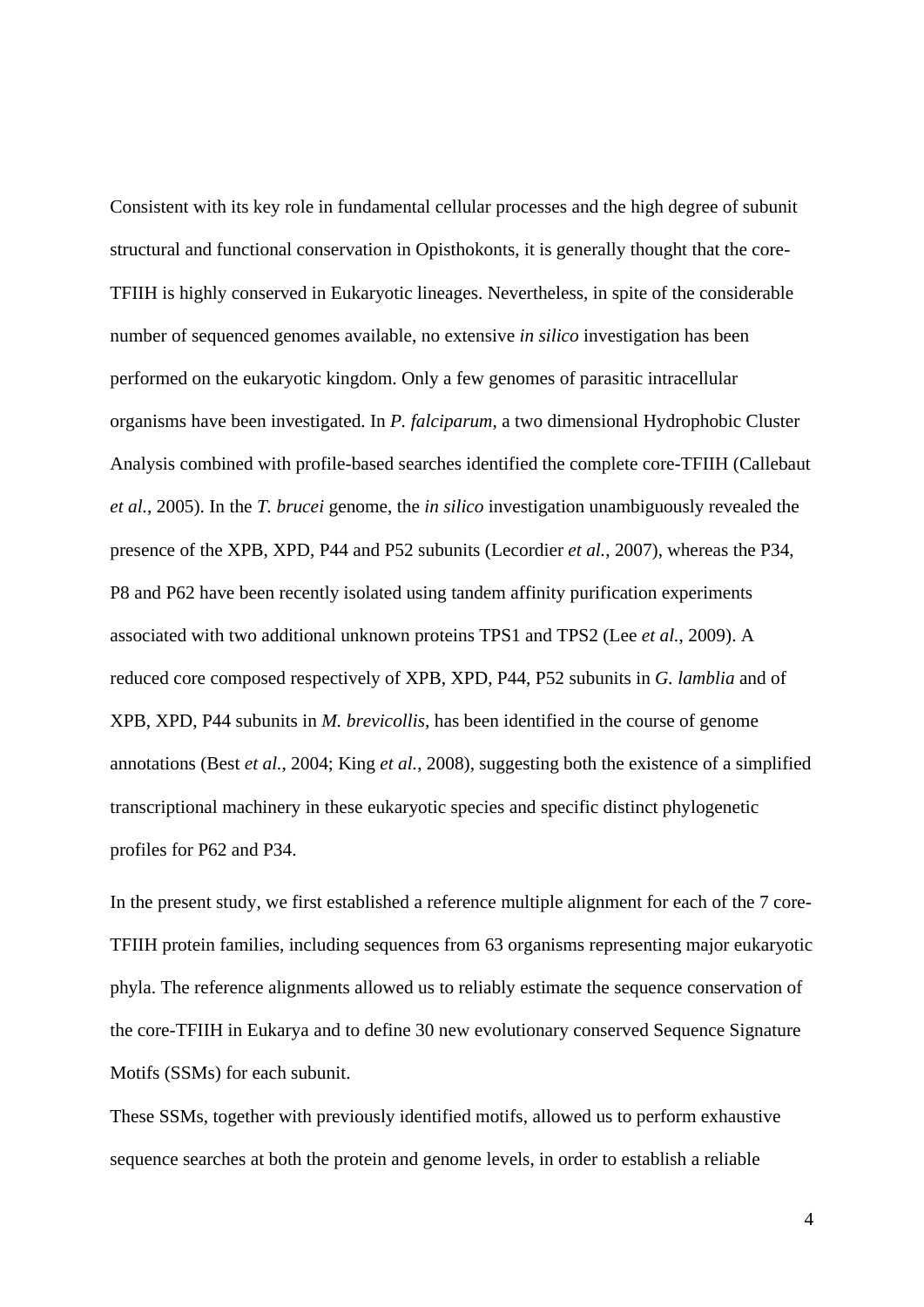phylogenetic distribution of the 7 subunits and their domains in 63 genomes. This work revealed that XPB, XPD and P44 are present throughout the Eukaryotes. In contrast, P8 and P62 are absent or lack one domain in a few unicellular species dispersed throughout the eukaryotic lineage, while P52 is only absent in the species *G. lamblia* and p34 could not be detected in Trypanosomatids. We exploited the distinct phylogenetic distributions of the P8, P34, P52 and P62 subunits to gain insights into their functional roles through a subtractive comparative genomics approach. This type of *in silico* comparative analysis, also called differential genome display, is widely used to investigate prokaryotic genomes (for a recent review, see Barh et al, Drug Development Research, 2011) and has also been validated in Eucarya (see for instance Li et al., Cell 2004). In our study, the subtractive approach confirms the involvement of the P52 subunit in DNA repair process and suggests that the poorly documented P34 subunit is linked to mRNA processing through functional interactions with splicing factors.

# **2. Results**

#### **2.1. Family analysis of the seven core-TFIIH subunits**

We studied the sequence conservation of the seven families of the core-TFIIH subunit in Eukaryotes, by retrieving and analysing the protein sequences from 63 species (supplementary dataset S1) representative of the main eukaryotic super-groups (Adl *et al.*, 2005), namely the Opisthokonta, the Archaeplastida and 15 protists including 2 Amoebozoa, 4 Excavata and 8 Chromalveolata. The sequences detected by Blastp searches were used to build a Multiple Alignment of Complete Sequences (MACS) for each subunit (MACS are available online at [http://lbgi.igbmc.fr/puzz/index.php\)](http://lbgi.igbmc.fr/puzz/index.php). Manual examination of the MACS indicated that 41 predicted protein sequences appeared to be incomplete and/or contained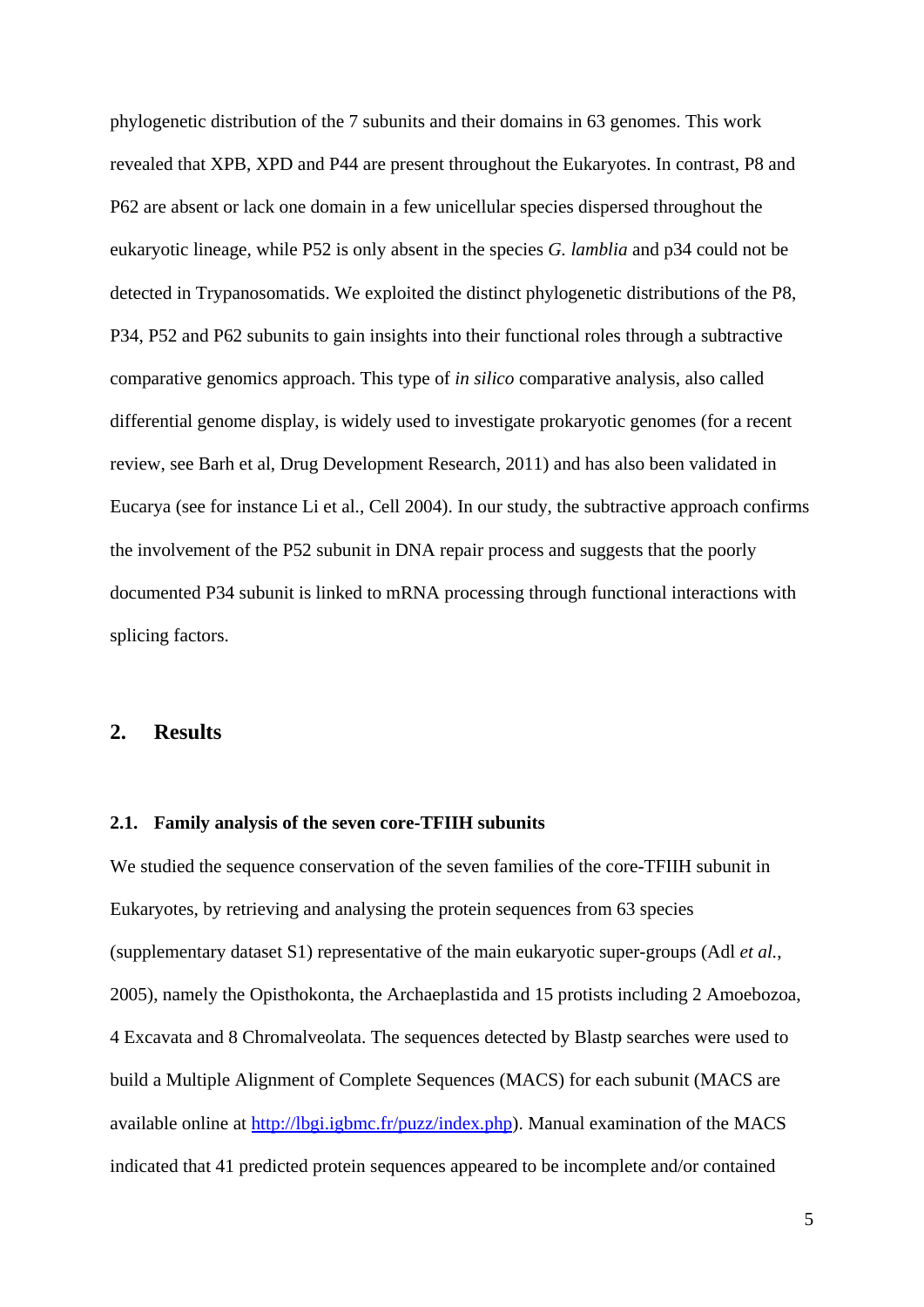improperly assigned portions. For example, the comparison of transcript and protein sequences from *C. elegans* and *C. briggsae* revealed that the XPD predicted protein of *C. elegans* exhibited numerous insertions/deletions, resulting from erroneous intron/exon predictions. Another example is the P62 sequence of *M. musculus,* which lacked the Nterminal region. Manual examination of genomic and transcript sequences showed that the protein sequence could in fact be extended by 26 residues, suggesting a gene/protein prediction error.

Orthologs were determined by defining Short Signature Motifs (SSMs) for each subunit that encompass known but also newly characterized conserved motifs distributed throughout the primary sequence (figure 1 and supplementary dataset S2). We identified 9 and 2 SSMs in the P52 and P8 proteins respectively, for which only short interaction regions had been structurally characterized (Vitorino *et al.*, 2007), 8 new SSMs in P34 for which a single C4 zinc finger motif located at the C terminus has been previously identified and 3 additional SSMs for P62, including a motif similar to the BSD domain (Doerks *et al.*, 2002) that we called the BSD-like motif. We also defined 4, 8 and 5 new SSMs for the best characterized subunits, XPB, XPD and P44 respectively.

In addition, extensive BLAST searches at the genomic level, using selected sequence portions encompassing one or several SSMs, were required in order to define both the exact sequence and the complete set of the P62, P52, P34 and P8 subunits. Accession numbers of proteins or genomic locations are provided in supplementary dataset S3. This in-depth investigation allowed us to identify 12 P8 genes, which were not previously predicted probably because of the small size of the coding sequence. It also allowed us to establish the absence of domains or subunits in some species (see below) at both the protein and genomic levels. Sequence conservation analyses showed that the XPB, XPD and P44 catalytic subunits are the most conserved subunits within the core-TFIIH with 50%, 52% and 35% mean residue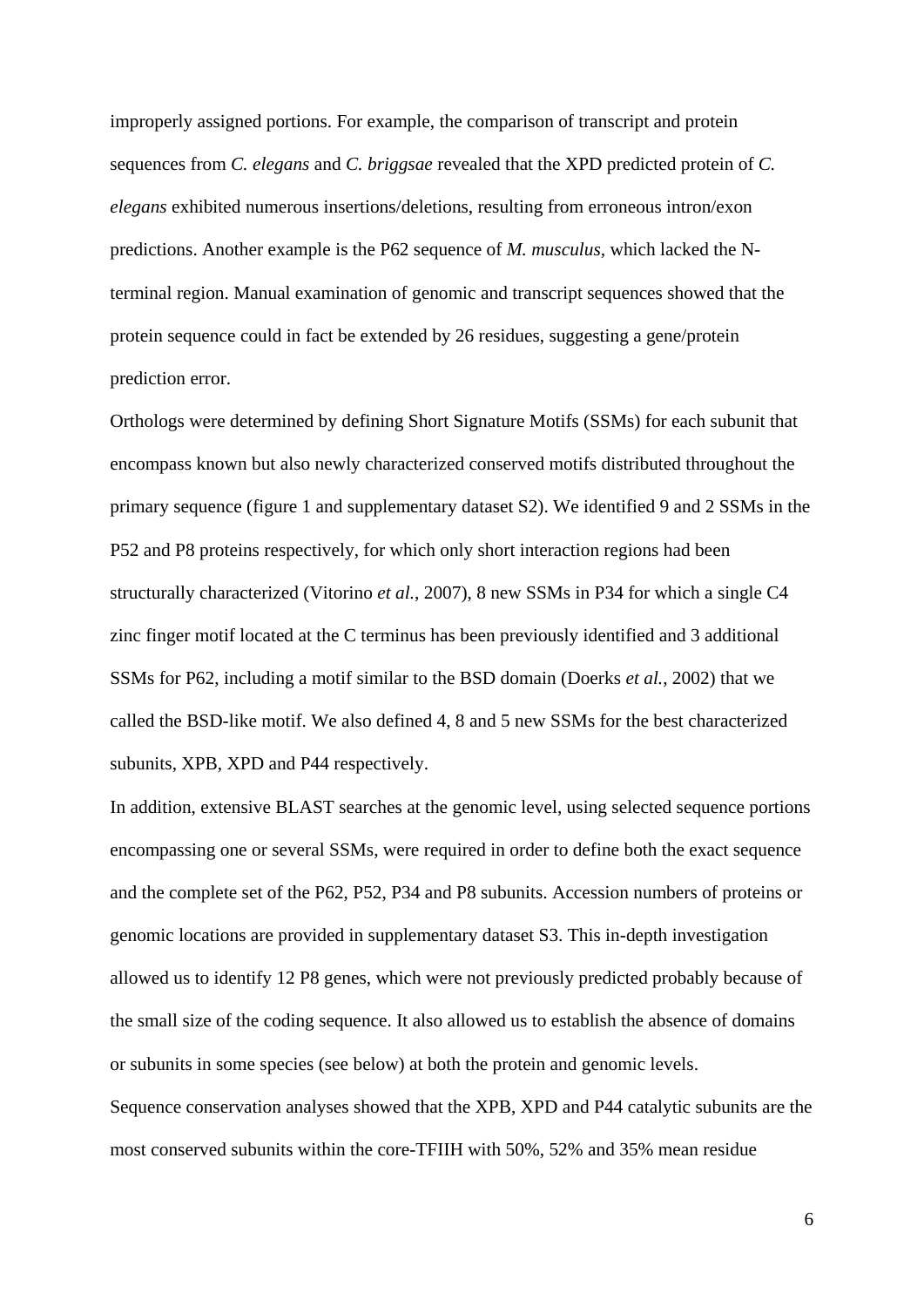identity respectively. In contrast, the P62 family shows only 19% mean residue identity for the selected set of species, revealing a surprising variability, even compared to the other nonenzymatic subunits (30%, 30% and 27% for P34, P8 and P52 respectively).

#### **2.2. Phylogenetic distribution of the core-TFIIH subunits**

The phylogenetic distribution shown in figure 2 revealed that the core-TFIIH is highly conserved among Eucarya. The catalytic subunits, the XPD and XPB helicases and the ubiquitin ligase P44, are present in all studied species. P52 is missing in a single species, *G. lamblia*. P34 appears to be conserved in all investigated species, except the Euglenozoa. In fact, sequence analysis of the potential p34 proteins identified by tandem affinity purification experiments in *T. brucei* (Tb11.01.7730), *T. cruzei* (Tc 00.104705350870.14) and *L. major* (Lmj F32.2885) (Lee *et al.*, 2009) revealed several insertions/deletions, notably in the canonical C4 zinc-finger motif and the absence of most of the SSMs. Thus, these genes constitute either a non-orthologous displacement or have diverged beyond recognition. In both cases, they reflect the presence of an atypical P34 in the core-TFIIH of trypanosomatids. Interestingly, P62 is absent in three unicellular organisms, the two amitochondriate organisms (*G. lamblia* and *E. cuniculi*), and the choanoflagellate *M. brevicolli*s, a free living Opisthokont. In addition, the ortholog found in *E. histolytica* clearly lacks the N-terminus PH/PTB domain, suggesting a partial loss of function for P62 in this particular organism. Surprisingly, the non essential P8 protein is only absent in *M. brevicollis* and *E. cuniculi*.

#### **2.3. Subtractive analysis**

In view of the absence of the non-catalytic core-TFIIH subunits in some organisms, we used a comparative genomic approach, based on proteome subtraction to investigate potential additional roles for these proteins. The basic assumption of the subtractive approach is that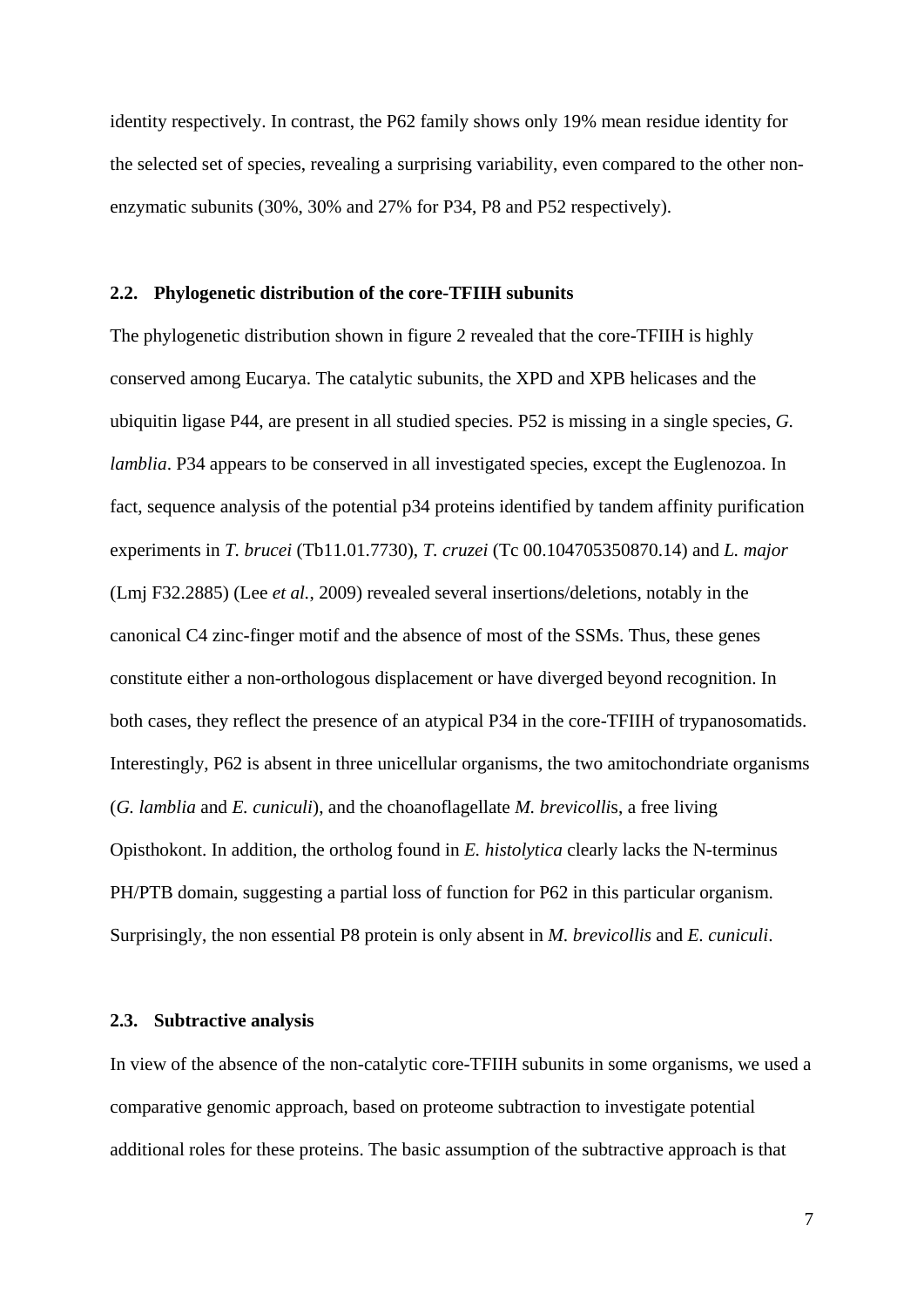proteins that function together in a pathway or structural complex tend to co-evolve, i.e. to be present in the same set of species (Pellegrini *et al.*, 1999). The approach involves identifying proteins that exhibit a presence/absence pattern similar to the target protein in a subset of species. To perform our analysis, we chose phylogenetically distant organisms that have well documentated proteomes of similar size. As a reference set, we considered proteins conserved between Opisthokonta and Chromalveolata, i.e. the *S. cerevisiae* proteins conserved in *T. parva*. Comparisons with additional organisms were then performed to delineate *S. cerevisiae* gene sets exhibiting presence/absence profiles similar to P8, P62 and P52 (figure 2). Finally, to gain insight into the putative function of P34, we hypothesized that the remarkable sequence divergence of the potential Trypanosomatid counterparts was likely to indicate the absence of this subunit in this taxon and therefore, we searched for genes conserved in *S. cerevisiae* and *T. parva* but absent in *T. brucei*.

#### **2.4. Identification of the co-evolving proteins of P8, P62 and P52**

To delineate the respective co-evolving protein sets of P8, P62 and P52, we compared our reference set, i.e. *S. cerevisiae* proteins conserved in *T. parva*, with three additional proteomes exhibiting differential gene losses for the considered subunits: *G. lamblia*, *E. cuniculi* and *M. brevicollis*. These comparisons resulted in the detection of 36, 102 and 137 genes with a presence/absence pattern similar to the P8, P62 and P52 subunits, respectively (supplementary dataset S4).

The GO annotations for the Biological Process ontology (BP5) revealed an enrichment in genes involved in :

i) biosynthetic processes related to ribonucleotide (GO:0009260; P-value=2,23.10<sup>-9</sup>), and Dribose (GO:0019302; P-value=3,32.10 $^{\circ}$ ) and phospholipid transport (GO:0015914; P-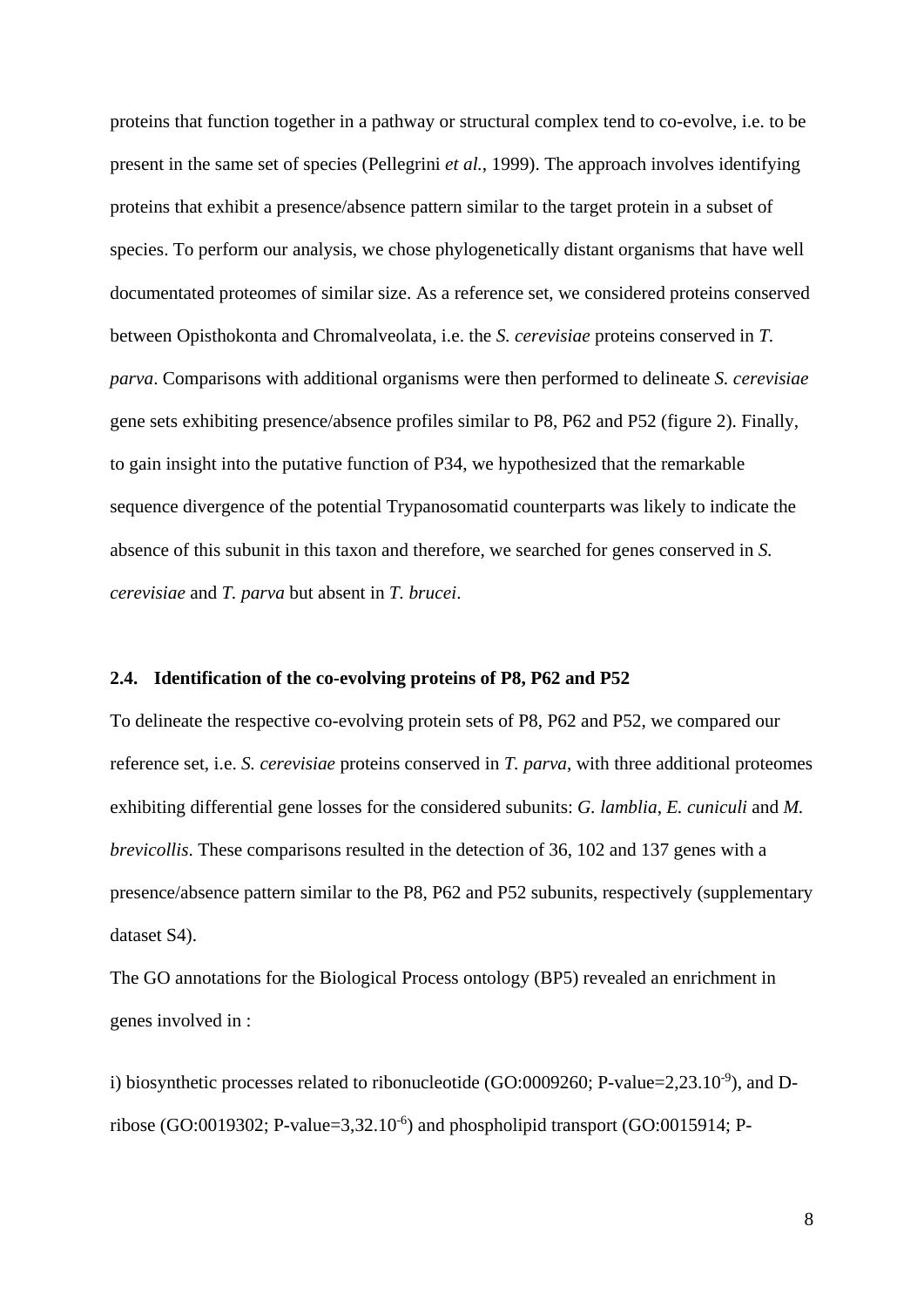value=1,16.10-4 ) for the 36 genes sharing the P8 distribution (i.e. present in *S. cerevisiae*, *T. parva, G. lamblia* and absent in *E. cuniculi* and *M. brevicollis*) (supplementary dataset S5);

ii) coenzyme catabolism and energetic metabolism processes (GO:0009109; Pvalue=2,61.10<sup>-7</sup> and GO:0045333; P-value=6,71.10<sup>-7</sup>) for the 102 genes sharing the P62 distribution (i.e. present in *S. cerevisiae*, *T. parva* and absent in *G. lamblia, E. cuniculi* and *M. brevicollis*) (supplementary dataset S6);

iii) DNA metabolism (GO:0006308; P-value=2,1.10<sup>-5</sup>; GO:0009263 P-value=2,1.10<sup>-5</sup>), DNA repair (GO:0006281; P-value=2,2.10<sup>-4</sup>) and transcription DNA dependent processes  $(GO:0006351; P-value=7, 6.10<sup>-4</sup>)$  for the 137 genes sharing the P52 distribution (supplementary dataset S7). Among these 137 genes, 19 are involved in DNA repair and 17 in transcription DNA dependent processes (see short descriptions in supplementary data S8). DNA repair concerns the maintenance of genomic integrity and includes distinct repair pathways corresponding to specific DNA damage: the NER, the Base Excision Repair (BER) and the Double Strand Break DNA repair (DSBR). In this context, we note that 11 of the 19 DNA repair genes are involved in DSBR and/or NER pathways (MEC1, TEL1, RAD50, MRE11, SMC5, SMC6 and MSH3, RAD1, RAD2, TFB3, RFA1 respectively), while 9 genes are more specifically linked to the RNA polII transcriptional pathway (SPT5, RBP7, TBP, TFB3, CCR4, RAD2, DST1, TF2B, ESS1) and 6 participate in chromatin remodelling and histone modifications during RNA polII transcription or DNA repair (SET2, SPT16, Pob3, ASF1, MEC1, TEL1).

# **2.5. Identification of the co-evolving proteins of P34**

A set of 260 genes with a presence/absence pattern similar to P34 (i.e. present in *S. cerevisiae* and *T. parva* but absent in *T. brucei*) were detected (figure 3A). GO annotation of this gene list for the Biological Process ontology (BP5) indicates that 107 genes are linked to the RNA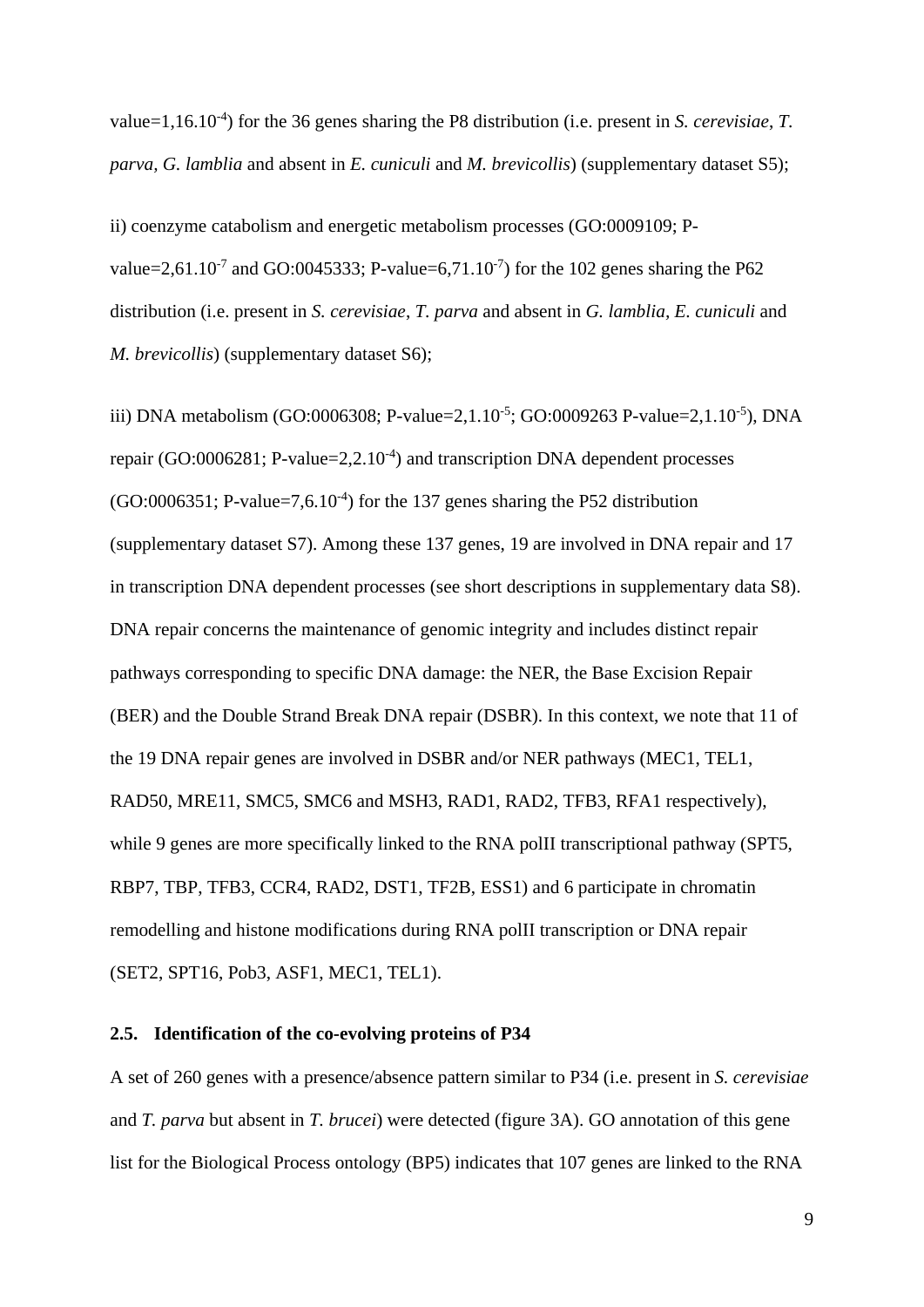metabolic process, with a highly significant enrichment in pathways related to the RNA process (P-values $<10^{-13}$ ), mRNA metabolic process (GO:0016071; P-value=1.85.10<sup>-16</sup>), RNA splicing (GO:0008380; P-value= $1.54.10^{-16}$ ) and mRNA processing (GO: 0006397; Pvalue=1.48.10<sup>-19</sup>) (figure 3B and Supplementary dataset S9). Among these 107 genes, 19 genes participate in rRNA or tRNA processing, 41 genes in mRNA processing and 30 in RNA PolII mediated transcription and/or its regulation, including CCL1 and TFB3, two subunits of the CAK subcomplex (for more details, see supplementary dataset S10*).*

Among the 41 genes involved in mRNA processing, 2 genes participate in capping/decapping (CEG1, DCP2) and 6 in polyadenylation (NAB2, RNA14, PTA1, PAN2, CFT2, TIF4631), while 33 participate in intron splicing. Table 2 describes some well documented splicing genes that include compounds of the U1, U2 and U4/U5/U6 snRNP complexes, as well as major proteins transiently associated with the spliceosome that participate in the remodelling of spliceosome content during the splicing cycle**.** It is worth noting that 7 genes (LUC7, RU1C, PRP40, BBP, PRP16, SLU7, PRP28) participate in the recognition of the 5' or 3' single strand of the intron in the earliest step of the splicing cycle (Wahl *et al.*, 2009).

# **3. Discussion**

#### **3.1. New motifs in the core-TFIIH: reappraisal of the subcomplex evolution**

In this study, we have defined 39 new Short Signature Motifs that characterize the 7 protein families of the core-TFIIH. Together with the 29 previously known motifs, they now allow a precise delineation of protein families. These new motifs are particularly beneficial for the poorly characterized P52, P34 and P8 sequence families. The analysis at the protein sequence level was completed by genomic searches to retrieve the full complement of sequence orthologs, including missed and badly predicted genes. The results of this combined approach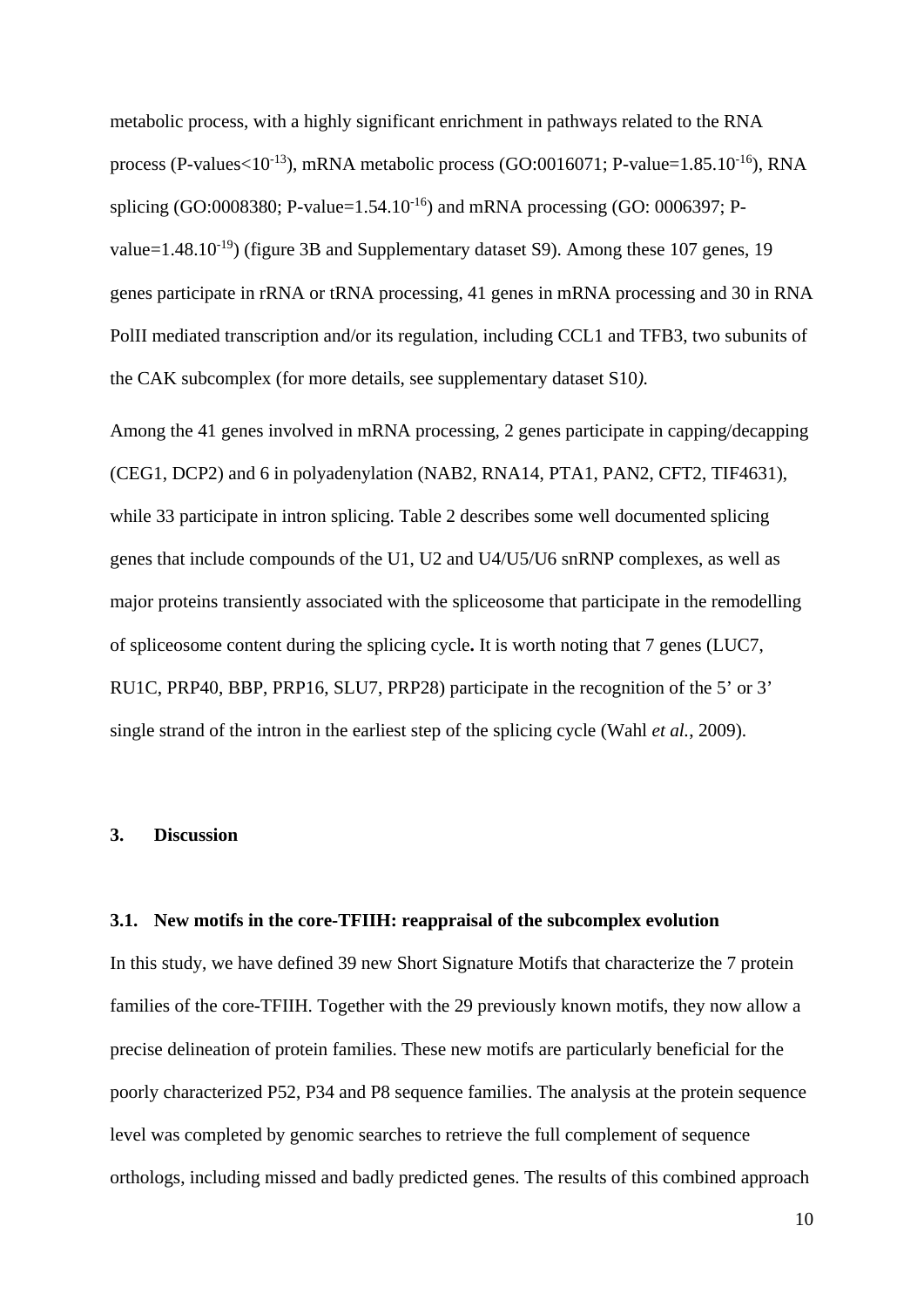and our manual curation highlight the importance of gene prediction errors in eukaryotic genomes, which can considerably hamper knowledge extraction in comparative genomic studies. The P8 family constitutes a striking example: 19% of these genes were not predicted in the investigated species, leading to an apparently sparse and erratic distribution. We hope that the newly defined motifs and the multiple alignments of the curated sequences, which are acccessible *via* a user-friendly web site, will constitute a valuable resource for future studies of the core-TFIIH.

The manually verified phylogenetic distribution of the core-TFIIH subunits indicates that only four subunits (p8, p34, p52, p62) are missing in a few organisms. Of these, p8 was shown to be accessory in yeast while the other three, which are essential in yeast, are known to play a structural role in TFIIH complex formation. The obtained distribution reveals the high conservation of this complex among eukarya, which is consistent with its vital biological roles. These results contrast with previous studies (Best *et al.*, 2004; Callebaut *et al.*, 2005; King *et al.*, 2008; Lecordier *et al.*, 2007; Morrison *et al.*, 2007) that suggested a rudimentary basal initiation apparatus composed of a reduced core-TFIIH, especially in *G. lamblia* (XPB, XPD, P44, P34) and *M. brevicollis* (XPB, XPD, P44). In fact, only two genes are lacking in *G. lamblia* (P52 and P62) and in *E. cuniculi* (P8 and P62), despite the compact genomes of these species. Two genes (P8 and P62) are also absent in *M. brevicollis*, an Opisthokont that belongs to the closest lineage of Metazoa (King *et al.*, 2008). In this organism, the genome analysis indicates the absence of most intercellular signalling pathways, as well as of various transcription factors, co-activators and chromatin remodelling complexes, which could be consistent with the absence of P62, a subunit interacting with transcriptional activators (Kwek *et al.*, 2004). In addition, our study revealed the absence of the PH/PTB domain in the *E. histolytica* P62 ortholog, which may have functional implications for the TFIIH complex in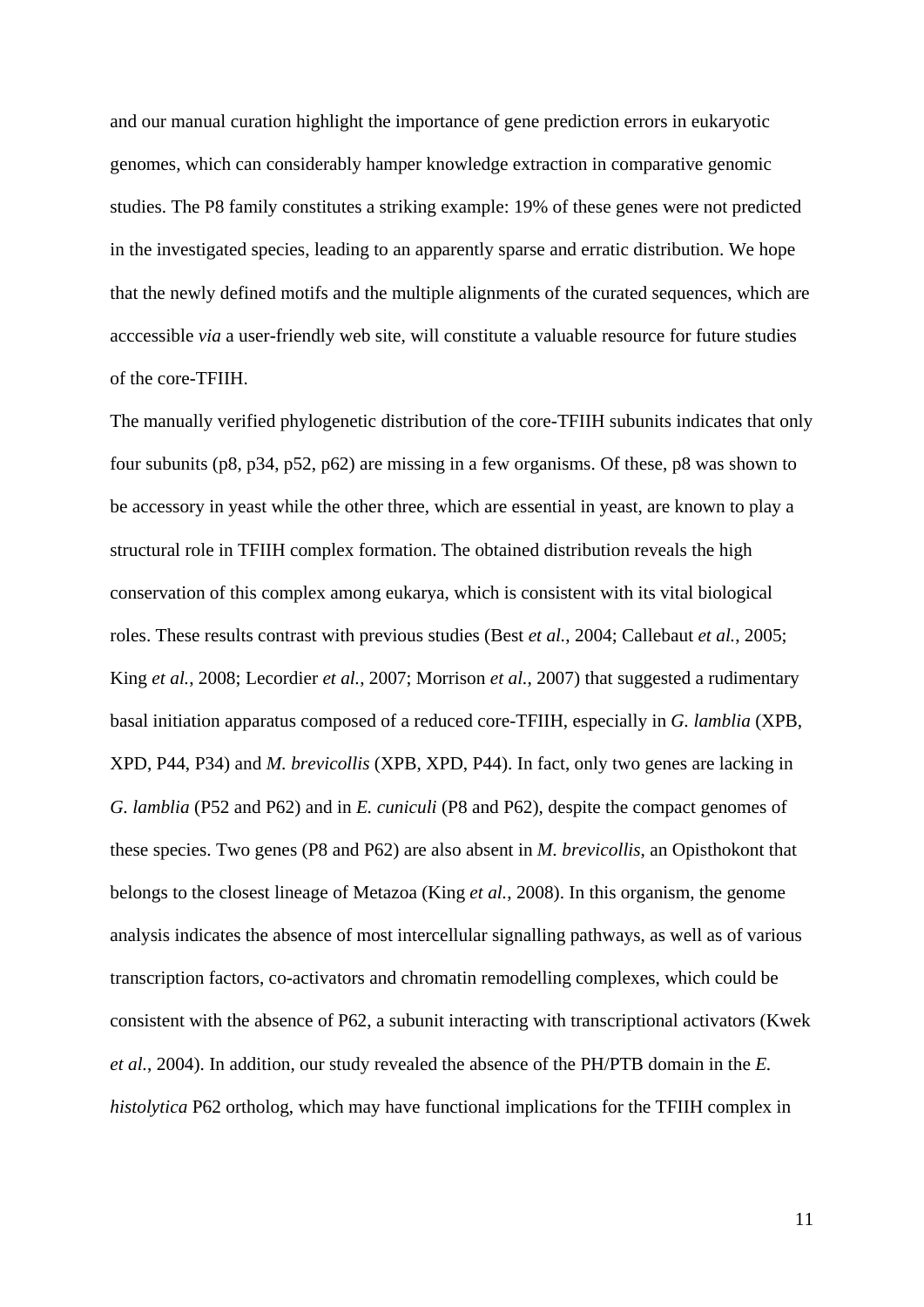this organism. Finally, it should be stressed that extensive divergence is observed in all the primary sequences of the potential P34 orthologs reported in Trypanosomatids. Interestingly, we noticed a correlation between subunit distribution and sequence conservation. As expected, the three catalytic subunits (XPB, XPD and P44) are present in all investigated species and exhibit the highest sequence conservation. In contrast and somewhat surprisingly, P62 is missing in three species belonging to divergent phyla (Excavata, Fungi and Choanoflagellates), suggesting three independant gene loss events and is by far the least conserved subunit (19% identity). In comparison, p8, which acts as an accessory protein in NER (Ranish *et al.*, 2004) and is not essential for cell viability, exhibits 30% identity.

## **3.2. Known and potential roles of P52 in transcription and repair**

The subtractive analysis, performed with the proteomes of *S. cerevisiae*, *T. parva*, *G. lamblia*, *E. cuniculi* and *M. brevicollis* to detect genes exhibiting the same phylogenetic distribution as P8, P62 and P52, provides contrasting results. The 36 and 102 genes sharing the same pattern as P8 and P62 respectively, show no statistically significant enrichment in functions potentially linked to TFIIH, although some individual genes were found that were related to transcriptional processes.

In contrast, the functional annotation of the 137 genes coevolving with P52 reveals a significant enrichment in genes involved in DNA repair or transcription processes (Supplementary dataset S8). DNA repair involves the recognition of DNA lesions, through a specific lesion sensor that in turn activates specific DNA repair mechanisms, such as NER or DSBR, as well as additional protection pathways, such as chromatin remodelling, apoptosis or transcription. The efficiency of DNA repair largely depends on the chromatin architecture that facilitates the access of the repair machinery to the DNA lesions (Altaf *et al.*, 2007; Faucher & Wellinger, 2010; Osley & Shen, 2006). Our comparative genomic approach identified 19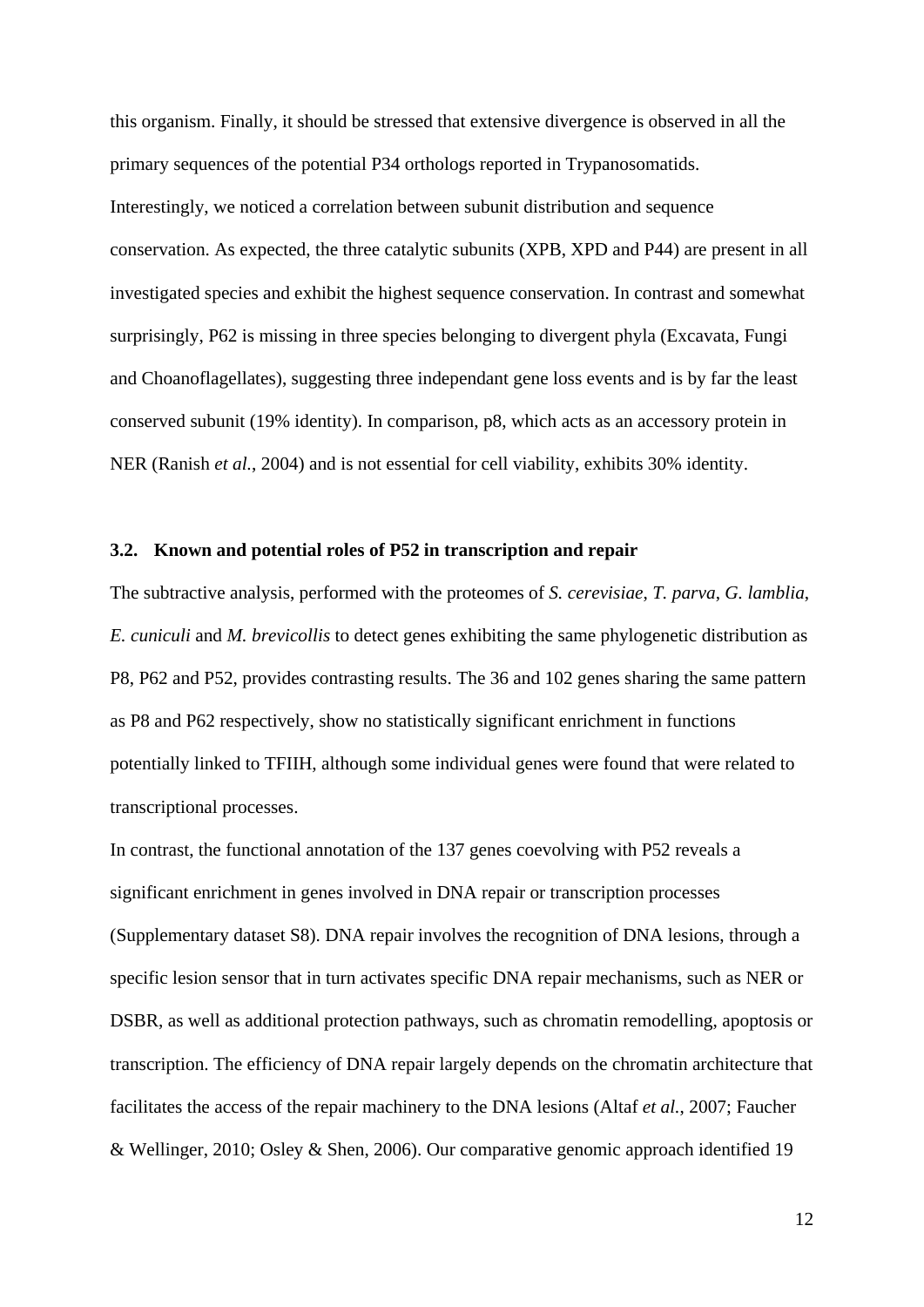genes involved in DNA repair, including 6 and 5 genes that participate in DSBR and NER respectively, and 3 genes involved in chromatin remodeling or histone modifications (supplementary dataset S8). The NER pathway involves three major steps: the formation of the pre-incision complex at the damage sites, including the entire complex TFIIH, the excision of the oligonucleotide stretch of single stranded DNA by specific endonucleases and the re-synthesis and ligation of a DNA patch to fill the gap. Of the detected genes, 5 participate in the pre-incision step (TFB2/P52, TFB3/MAT1, RAD1/XPF and RAD2/XPG, RFA1/RPA1). Among these, RAD1/XPF and RAD2/XPG catalyse the incision in the 3' and 5' sides of the lesion and RFA1 facilitates the recruitment of these endonucleases to the DNA damage. Interestingly, during NER, the anchoring of TFIIH to DNA requires the ATPase activity of XPB, which is regulated through a strong interaction with P52 (Coin *et al.*, 2007) and the open DNA structure generated by the TFIIH enables the recruitment of RFA1/RPA1, XPG/RAD2 and XPF/RAD1 (Fagbemi *et al.*, 2011). Thus, our computational analysis clearly confirms the reported regulatory functions of P52 in DNA repair and more precisely, in the NER pathway.

# **3.3. Predictives roles of P34 in splicing**

The subtractive analysis also identified 260 genes that coevolved with P34 (i.e. conserved in Opisthokonts and Chromalveolates and absent in trypanosomatids). The functional annotation of this gene set indicates a significant enrichment in the splicing process (P-values= $<10^{-13}$ ). Intrigingly, some of these genes belong to the U1snRNP complex (LUC7, PRP40, RU1C, BBP) and play a major role in the selection of the 5' single strand or the stability of the U1snRNA-5' single strand interaction (Table 2). Taken together, these results suggest a possible role for P34 in splicing mechanisms, which, like transcription and mRNA processes, are known to be atypical in Trypanosomatids (Liang *et al.*, 2003). Indeed, a majority of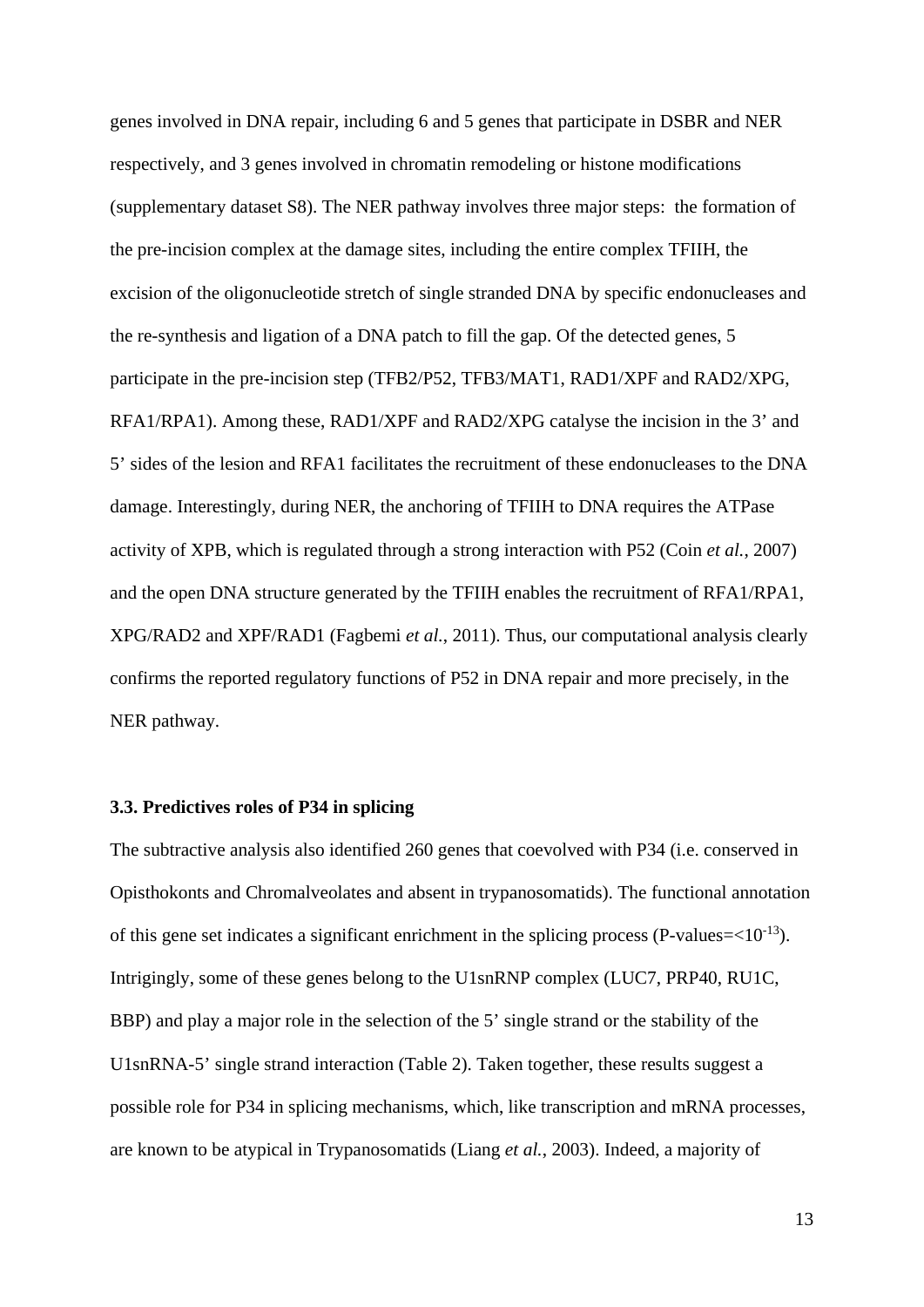individual mRNAs possess an unusual 5' terminal capped structure and are resolved by spliced leader (SL) *trans* splicing from polycistronic pre-mRNA (Gunzl, 2010). The *cis* and *trans* splicing are carried out by a unique spliceosomal machinery characterized by: i) the full set of the five U snRNAs that are shorter and deviate from human counterparts (Liang *et al.*, 2003), ii) the essential role of U1 snRNA for *cis* splicing but not for *trans* splicing, iii) the presence of snRNP Trypanosome specific splicing factors and iv) some conventional splicing factors that evolved to carry out distinct and specific functions in Trypanosomatids, such as U1A, a compound of U1snRNP that is involved in *trans* splicing and polyadenylation but not in *cis* splicing (Gunzl, 2010; Tkacz *et al.*, 2010).

Moreover, several lines of evidence suggest that transcription and splicing are tighly coupled. The binding of 5'U1 snRNA to the 5' promoter proximal intron may enhance the transcription level independently of the splicing events in the context of U1 snRNP (Alexander *et al.*, 2010; Furger *et al.*, 2002). Some reports also suggest that the general transcription factor THIIH could participate in tis coupling : i) XPB is increased 3 fold at the wild type 5' splice site promoter relative to the mutated 5' splice site promoter (Damgaard *et al.*, 2008); ii) the trypasomatid XPB counterpart is associated with the SMD3 protein, a spliceosomal core protein that binds U1 snRNA (Tkacz *et al.*, 2010); iii) the purified preparation of the entire TFIIH complex contains a stoechiometric amount of U1snRNA that specifically associates with the CYCLIN H (Kwek *et al.*, 2002); iv) the interaction between CYCLIN H and U1snRNA (O'Gorman *et al.*, 2005) enhances transcription initiation and re-initiation from the scaffold complex (Kwek *et al.*, 2002) and is mediated by the U1 snRNA Stem Loop II that is absent in *T. brucei* (Liang *et al.*, 2003), like the P34 and CYCLIN H proteins. In this context, our *in silico* results not only suggest for the first time a functional link between the P34 subunit of TFIIH, the splicing factors and the U1 snRNA, but also allows to hypothesize that P34 might be involved either in the earlier first step of mRNA splicing or in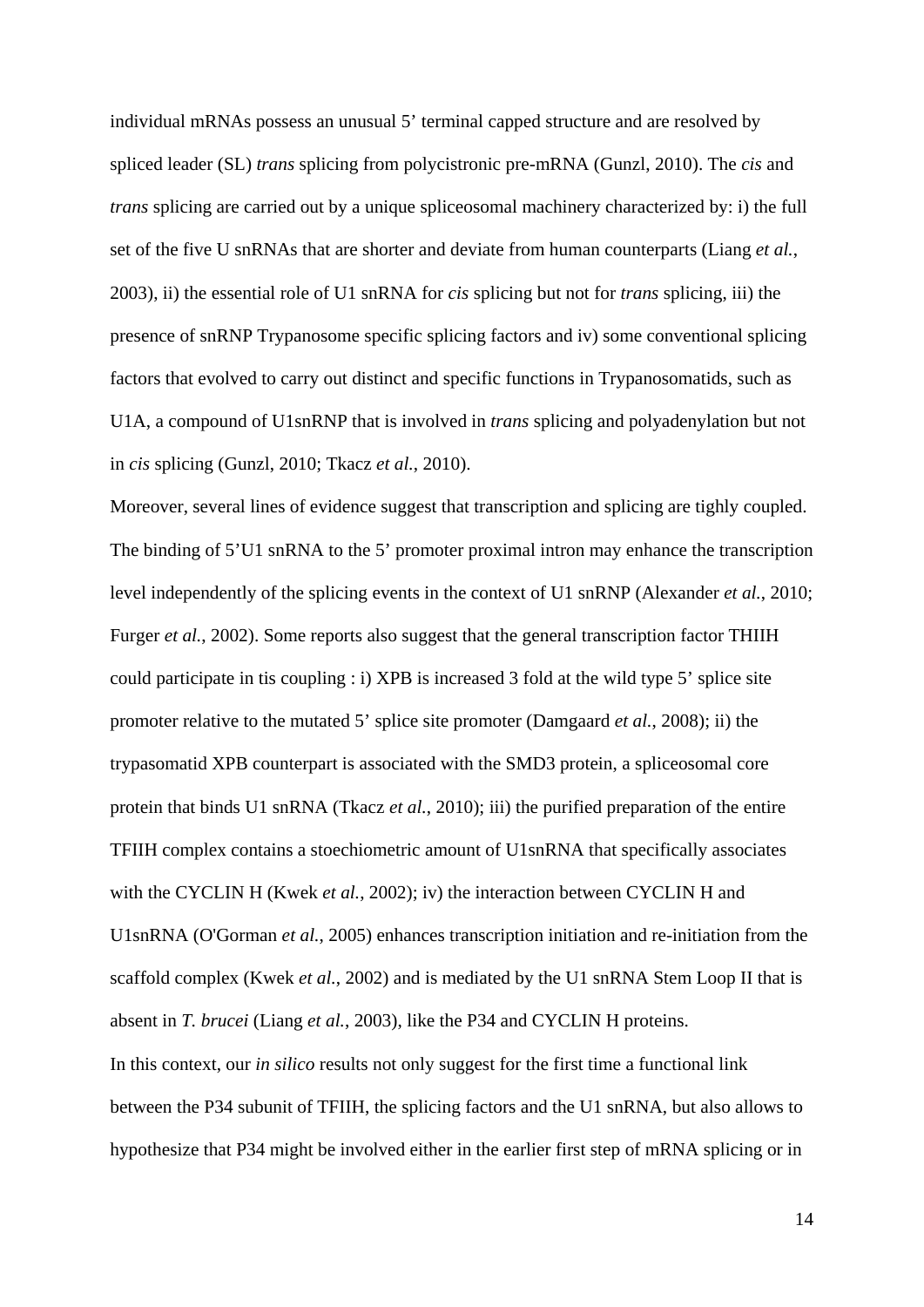the U1snRNA enhancement of transcription that requires the stem loop II U1 snRNA secondary structure, snRNP proteins (Alexander *et al.*, 2010) and the 5' single strand of the promoter proximal intron (Furger *et al.*, 2002). This latter hypothesis might be in agreement with recent studies showing that TAF15, a transitory partner of the general transcription factor TFIID is associated with a fraction of human U1snRNA and might regulate the level of free U1snRNA (Jobert *et al.*, 2009; Kugel & Goodrich, 2009).

# **4. Conclusions**

In this study, we describe an exhaustive study of the phylogenetic distribution of the 7 subunits of the core-TFIIH. Our results indicate first, that the core-TFIIH is more conserved in Eucarya than previously reported with only 3 genes, namely P8, P62 and P52, lacking in a few rare species, and second, the absence of a P62 functional module in the *E. histolytica* species, and third, the presence of extremely divergent P34 proteins in Trypanosomatids. Our subtractive analysis confirms the role of P52 in DNA repair and suggests for the first time that P34 may be involved in the earlier first step of splicing or in U1 snRNA enhancement of transcription. In agreement with the new paradigm emphasizing the large plasticity of the TFIIH complex (for more details, see recent review (Egly & Coin, 2011), this surprising finding indicates new directions for P34 related investigations. Notably, it will be of major interest to establish whether P34 is a reliable actor of the splicing and/or transcriptional enhancement processes, as well as to decipher whether its putative activity is performed only within the core-TFIIH or in other non-TFIIH complexes.

## **5. Materials and methods**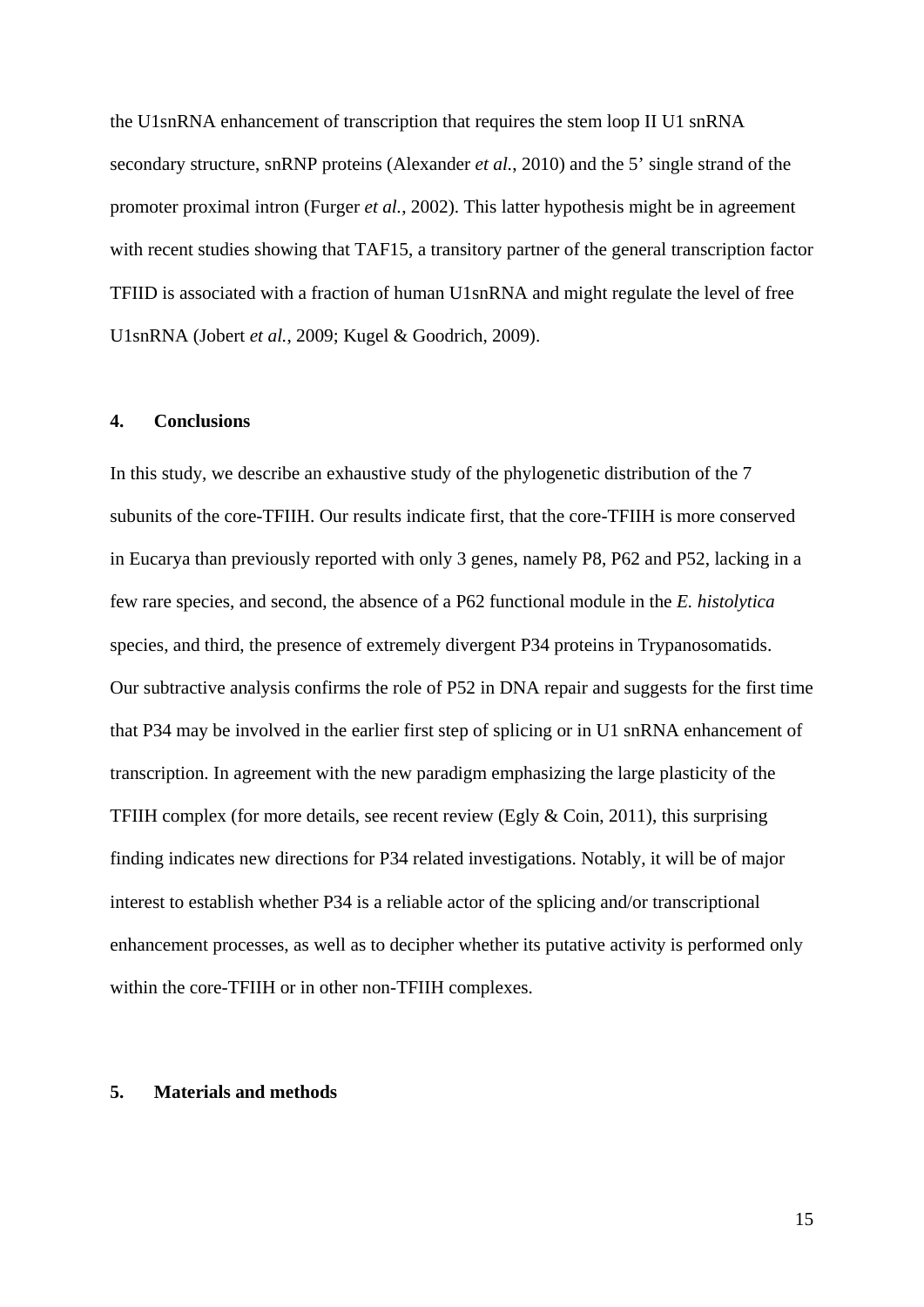#### **5.1. Sequence family analysis and phylogenetic distribution**

Sequences of the core-TFIIH proteins were examined in 63 eukaryotic organisms with complete genome sequences: 15 Metazoa, 26 Fungi, 7 Archaeplastida (Viridiplantae) and 15 Protists (4 Excavata, 8 Chomalveolata, 2 Amoeboza and 1 Choanoflagellida, a close lineage of Metazoa). The complete list of species is provided in the supplementary dataset S1. Initial BlastP searches (Altschul *et al.*, 1997) were conducted at the National Center for Biotechnology Information site [\(http://www.ncbi.nlm.nih.gov/BLAST\)](http://www.ncbi.nlm.nih.gov/BLAST) in the non-redundant protein database (E =< 0.001) using *S. cerevisiae* proteins as queries: XPD (**P06839**), XPB (**Q00578**), P62 (**P32776**), P52 (**Q02939**), P44 (**Q04673**), P34 (**Q12004**) and P8 (**Q3E7C1**). When initial searches failed to recover a protein candidate, sequences from a close relative of the target genome were used to identify the counterpart using TBlastN from the NCBI site or the dedicated websites given in supplementary dataset S11. BLAST parameters (Expect threshold and filtering options) were adapted if needed for short and/or biased sequences. For each subunit, the likely homologous sequences detected by BLAST searches were aligned using PipeAlign (Plewniak *et al.*, 2003). Based on secondary structure and known Sequence Signature Motifs (SSMs), each alignment was manually refined and false-positive protein sequences were removed. The complete alignments of the core-TFIIH subunits are available at http://bips.u-strasbg.fr/coreTFIIHalignment. From each alignment, we defined new SSMs that include at leat 4 conserved amino acid residues or exhibit similar physico-chemical properties in 90% of aligned sequences. The SSM sequences are specified in supplementary dataset S2. Sequence conservation within each family was estimated by calculating the pairwise sequence identities between complete sequences from 44 organisms with the full set of core-TFIIH subunits (13 metazoans, 6 plants, 13 fungi and 9 protists; see supplementary dataset S12).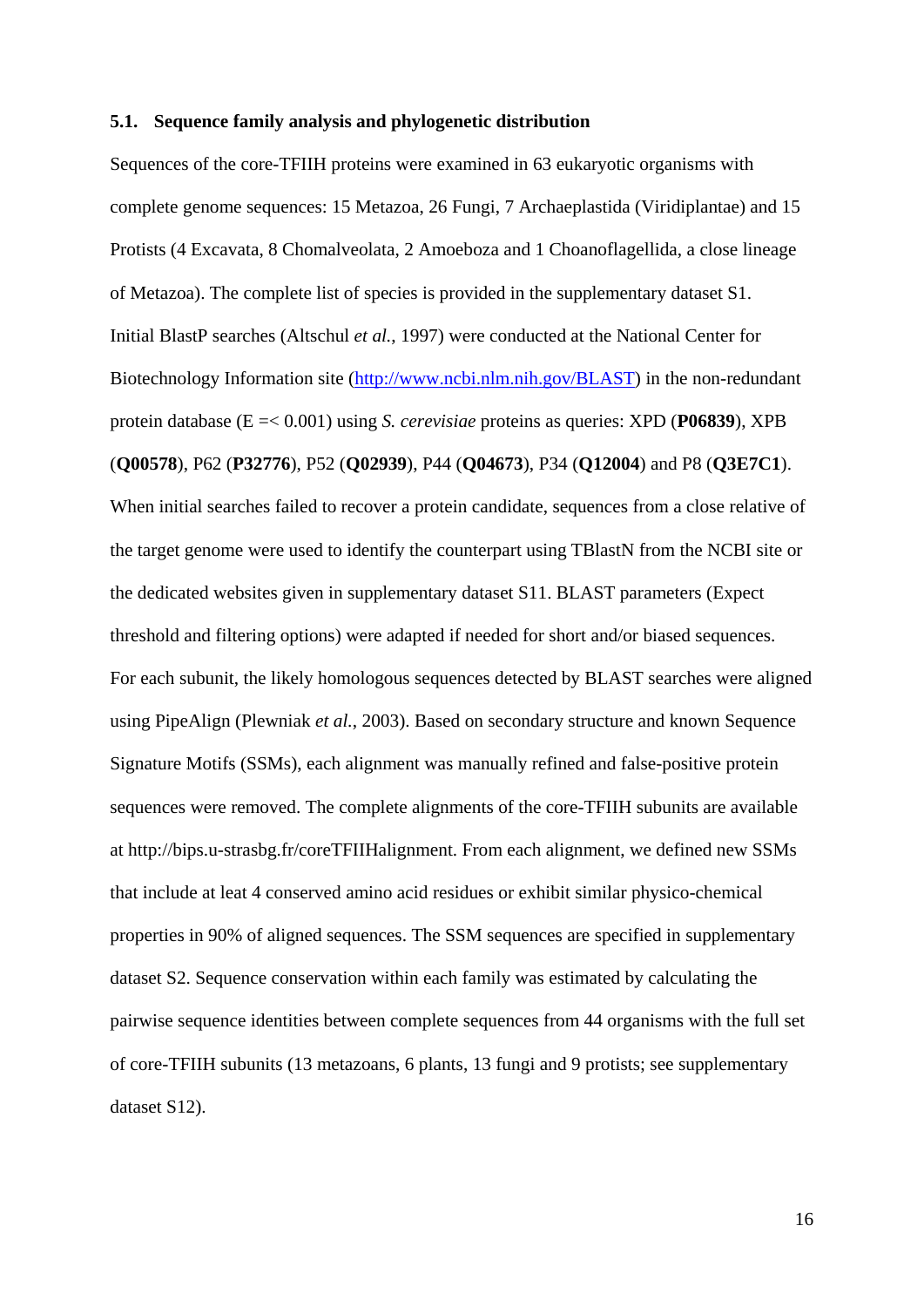# **5.2. Subtractive analysis.**

Subtractive analyses were performed using the Orthoinspector software suite (Linard *et al.*, 2011) that detects orthology and inparalogy relationships between species by analysing BLAST all-against-all searches. Sets of genes with suitable phylogenetic profiles were then analysed using the integrated gene annotation database, DAVID 6.7 (the Database for Annotation, Vizualization and Integration Discovery) (Sherman *et al.*, 2007), which provides a Gene Ontology (GO) term enrichment analysis tool. Only GO term enrichments with Pvalues  $<$ 10<sup>-3</sup> were considered.

### **Acknowledgements**

We would like to thank the members of the Strasbourg Bioinformatics Platform (BIPS) for their support. We acknowledge financial support from the ANR (Puzzle-Fit: 09-PIRI-0018- 02) and Institute funds from the CNRS, INSERM, and the Université de Strasbourg.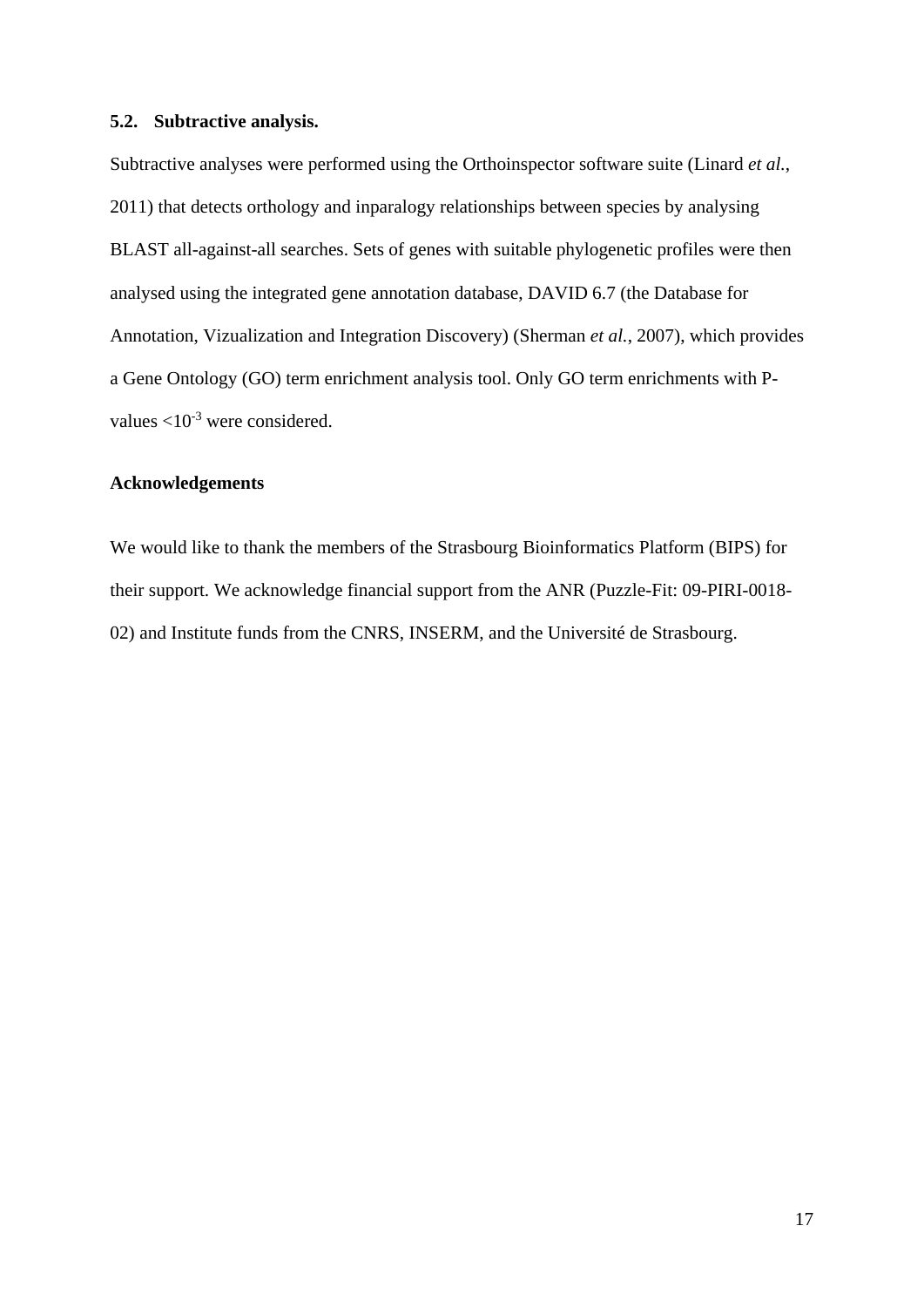# **References**

- Adl S. M., Simpson A. G., Farmer M. A., Andersen R. A., Anderson O. R., Barta J. R., Bowser S. S., Brugerolle G., Fensome R. A., Fredericq S., James T. Y., Karpov S., Kugrens P., Krug J., Lane C. E., Lewis L. A., Lodge J., Lynn D. H., Mann D. G., McCourt R. M., Mendoza L., Moestrup O., Mozley-Standridge S. E., Nerad T. A., Shearer C. A., Smirnov A. V., Spiegel F. W., and Taylor M. F. (2005). The new higher level classification of eukaryotes with emphasis on the taxonomy of protists. *J Eukaryot Microbiol* **52:** 399-451.
- Aguilar-Fuentes J., Valadez-Graham V., Reynaud E., and Zurita M. (2006). TFIIH trafficking and its nuclear assembly during early Drosophila embryo development. *J Cell Sci* **119:** 3866-75.
- Alexander M. R., Wheatley A. K., Center R. J., and Purcell D. F. (2010). Efficient transcription through an intron requires the binding of an Sm-type U1 snRNP with intact stem loop II to the splice donor. *Nucleic Acids Res*.
- Altaf M., Saksouk N., and Cote J. (2007). Histone modifications in response to DNA damage. *Mutat Res* **618:** 81-90.
- Altschul S. F., Madden T. L., Schaffer A. A., Zhang J., Zhang Z., Miller W., and Lipman D. J. (1997). Gapped BLAST and PSI-BLAST: a new generation of protein database search programs. *Nucleic Acids Res* **25:** 3389-402.
- Best A. A., Morrison H. G., McArthur A. G., Sogin M. L., and Olsen G. J. (2004). Evolution of eukaryotic transcription: insights from the genome of Giardia lamblia. *Genome Res* **14:** 1537-47.
- Callebaut I., Prat K., Meurice E., Mornon J. P., and Tomavo S. (2005). Prediction of the general transcription factors associated with RNA polymerase II in Plasmodium falciparum: conserved features and differences relative to other eukaryotes. *BMC Genomics* **6:** 100.
- Coin F., Oksenych V., and Egly J. M. (2007). Distinct roles for the XPB/p52 and XPD/p44 subcomplexes of TFIIH in damaged DNA opening during nucleotide excision repair. *Mol Cell* **26:** 245-56.
- Coin F., Oksenych V., Mocquet V., Groh S., Blattner C., and Egly J. M. (2008). Nucleotide excision repair driven by the dissociation of CAK from TFIIH. *Mol Cell* **31:** 9-20.
- Damgaard C. K., Kahns S., Lykke-Andersen S., Nielsen A. L., Jensen T. H., and Kjems J. (2008). A 5' splice site enhances the recruitment of basal transcription initiation factors in vivo. *Mol Cell* **29:** 271-8.
- Doerks T., Huber S., Buchner E., and Bork P. (2002). BSD: a novel domain in transcription factors and synapse-associated proteins. *Trends Biochem Sci* **27:** 168-70.
- Egly J. M., and Coin F. (2011). A history of TFIIH: two decades of molecular biology on a pivotal transcription/repair factor. *DNA Repair (Amst)* **10:** 714-21.
- Fagbemi A. F., Orelli B., and Scharer O. D. (2011). Regulation of endonuclease activity in human nucleotide excision repair. *DNA Repair (Amst)* **10:** 722-9.
- Faucher D., and Wellinger R. J. (2010). Methylated H3K4, a transcription-associated histone modification, is involved in the DNA damage response pathway. *PLoS Genet* **6**.
- Fribourg S., Romier C., Werten S., Gangloff Y. G., Poterszman A., and Moras D. (2001). Dissecting the interaction network of multiprotein complexes by pairwise coexpression of subunits in E. coli. *J Mol Biol* **306:** 363-73.
- Furger A., O'Sullivan J. M., Binnie A., Lee B. A., and Proudfoot N. J. (2002). Promoter proximal splice sites enhance transcription. *Genes Dev* **16:** 2792-9.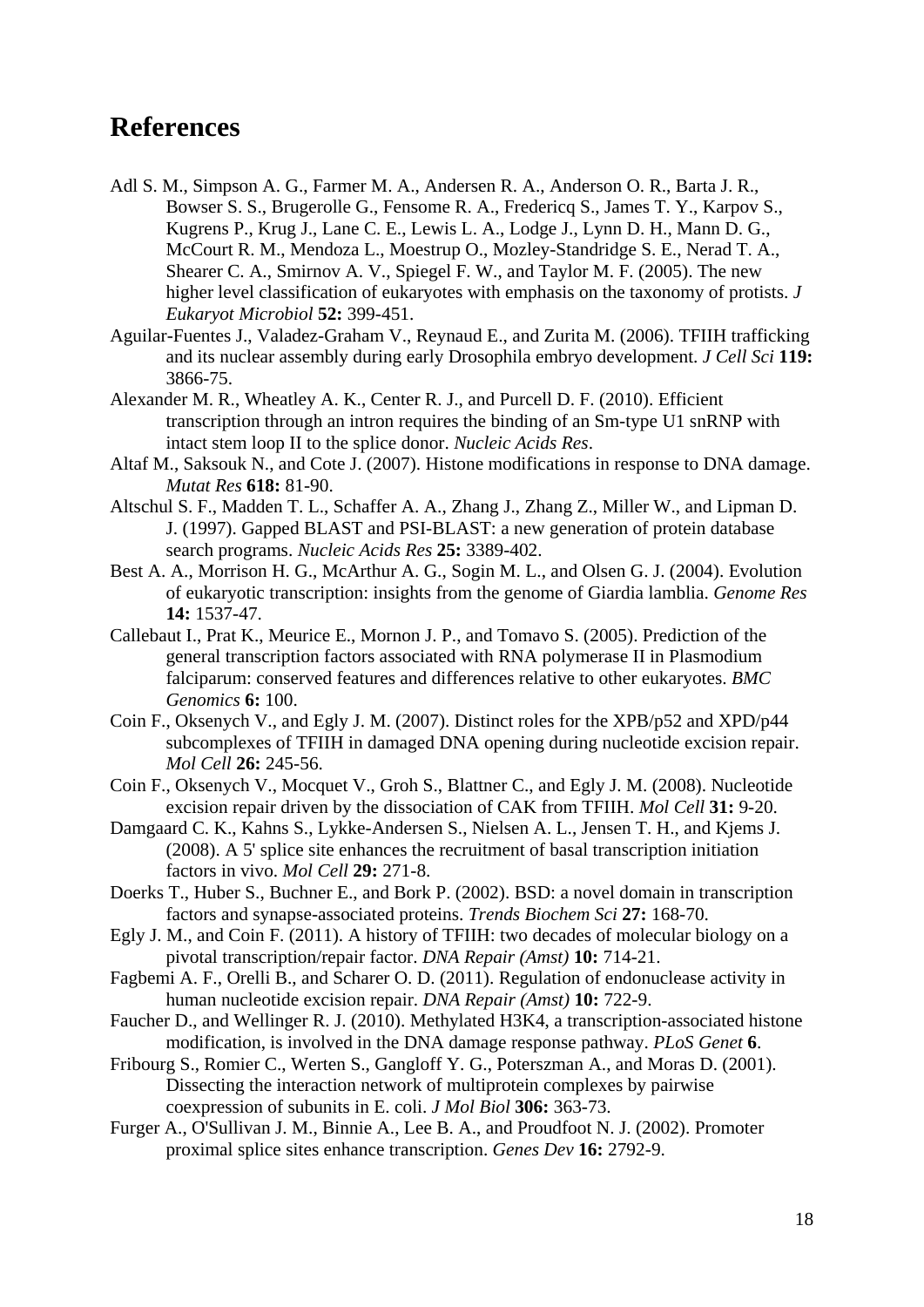- Gervais V., Lamour V., Jawhari A., Frindel F., Wasielewski E., Dubaele S., Egly J. M., Thierry J. C., Kieffer B., and Poterszman A. (2004). TFIIH contains a PH domain involved in DNA nucleotide excision repair. *Nat Struct Mol Biol* **11:** 616-22.
- Gunzl A. (2010). The pre-mRNA splicing machinery of trypanosomes: complex or simplified? *Eukaryot Cell* **9:** 1159-70.
- Hong S. W., Hong S. M., Yoo J. W., Lee Y. C., Kim S., Lis J. T., and Lee D. K. (2009). Phosphorylation of the RNA polymerase II C-terminal domain by TFIIH kinase is not essential for transcription of Saccharomyces cerevisiae genome. *Proc Natl Acad Sci U S A* **106:** 14276-80.
- Jawhari A., Boussert S., Lamour V., Atkinson R. A., Kieffer B., Poch O., Potier N., van Dorsselaer A., Moras D., and Poterszman A. (2004). Domain architecture of the p62 subunit from the human transcription/repair factor TFIIH deduced by limited proteolysis and mass spectrometry analysis. *Biochemistry* **43:** 14420-30.
- Jobert L., Pinzon N., Van Herreweghe E., Jady B. E., Guialis A., Kiss T., and Tora L. (2009). Human U1 snRNA forms a new chromatin-associated snRNP with TAF15. *EMBO Rep* **10:** 494-500.
- Kanin E. I., Kipp R. T., Kung C., Slattery M., Viale A., Hahn S., Shokat K. M., and Ansari A. Z. (2007). Chemical inhibition of the TFIIH-associated kinase Cdk7/Kin28 does not impair global mRNA synthesis. *Proc Natl Acad Sci U S A* **104:** 5812-7.
- King N., Westbrook M. J., Young S. L., Kuo A., Abedin M., Chapman J., Fairclough S., Hellsten U., Isogai Y., Letunic I., Marr M., Pincus D., Putnam N., Rokas A., Wright K. J., Zuzow R., Dirks W., Good M., Goodstein D., Lemons D., Li W., Lyons J. B., Morris A., Nichols S., Richter D. J., Salamov A., Sequencing J. G., Bork P., Lim W. A., Manning G., Miller W. T., McGinnis W., Shapiro H., Tjian R., Grigoriev I. V., and Rokhsar D. (2008). The genome of the choanoflagellate Monosiga brevicollis and the origin of metazoans. *Nature* **451:** 783-8.
- Kugel J. F., and Goodrich J. A. (2009). In new company: U1 snRNA associates with TAF15. *EMBO Rep* **10:** 454-6.
- Kwek K. Y., Murphy S., Furger A., Thomas B., O'Gorman W., Kimura H., Proudfoot N. J., and Akoulitchev A. (2002). U1 snRNA associates with TFIIH and regulates transcriptional initiation. *Nat Struct Biol* **9:** 800-5.
- Kwek K. Y., O'Gorman W., and Akoulitchev A. (2004). Transcription meets DNA repair at a PH domain. *Nat Struct Mol Biol* **11:** 588-9.
- Lecordier L., Devaux S., Uzureau P., Dierick J. F., Walgraffe D., Poelvoorde P., Pays E., and Vanhamme L. (2007). Characterization of a TFIIH homologue from Trypanosoma brucei. *Mol Microbiol* **64:** 1164-81.
- Lee J. H., Jung H. S., and Gunzl A. (2009). Transcriptionally active TFIIH of the earlydiverged eukaryote Trypanosoma brucei harbors two novel core subunits but not a cyclin-activating kinase complex. *Nucleic Acids Res* **37:** 3811-20.
- Liang X. H., Haritan A., Uliel S., and Michaeli S. (2003). trans and cis splicing in trypanosomatids: mechanism, factors, and regulation. *Eukaryot Cell* **2:** 830-40.
- Linard B., Thompson J. D., Poch O., and Lecompte O. (2011). OrthoInspector: comprehensive orthology analysis and visual exploration. *In* "BMC Bioinformatics", pp. 11.
- Matsui P., DePaulo J., and Buratowski S. (1995). An interaction between the Tfb1 and Ssl1 subunits of yeast TFIIH correlates with DNA repair activity. *Nucleic Acids Res* **23:** 767-72.
- Morrison H. G., McArthur A. G., Gillin F. D., Aley S. B., Adam R. D., Olsen G. J., Best A. A., Cande W. Z., Chen F., Cipriano M. J., Davids B. J., Dawson S. C., Elmendorf H. G., Hehl A. B., Holder M. E., Huse S. M., Kim U. U., Lasek-Nesselquist E., Manning